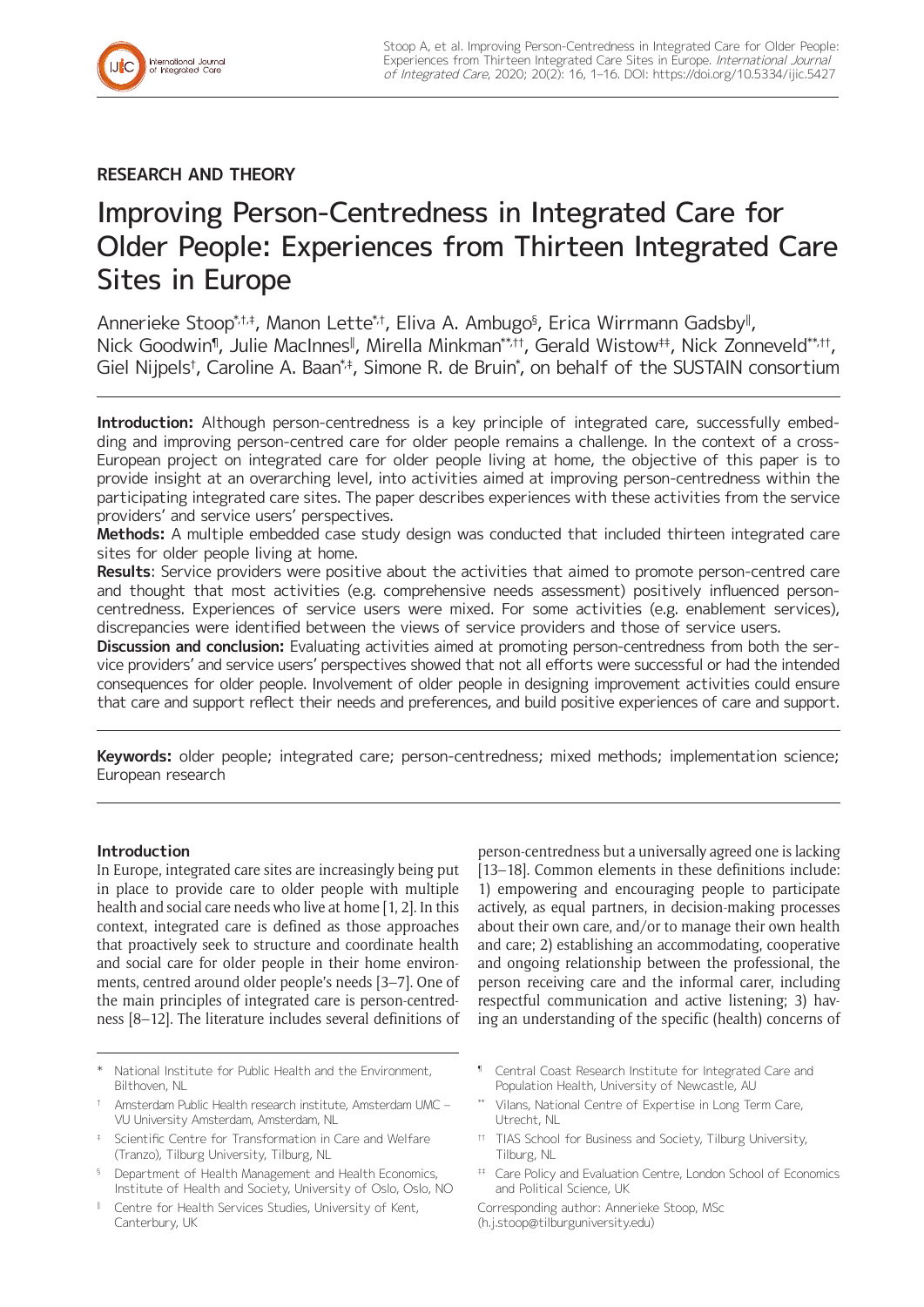the person, and their individual needs and preferences; 4) addressing the physical, cognitive, psychological and social domains of the person's life; and 5) providing coordinated care to achieve continuity and coherence of care and support [19].

Even though integrated care appears to be a promising approach for organising services more comprehensively around the needs, preferences and capabilities of individual older people [20], effective implementation of person-centred care is still a challenge [21, 22]. Involvement of older people in decision-making regarding their own care and support processes is often limited, since they are often regarded as passive recipients of care rather than active participants. This results in services that are insufficiently consistent with older people's values and preferences for care and support [16, 23]. Additionally, studies have reported difficulties with communication and information exchange between professionals and older people. Such difficulties included the lack of attentive listening, and insufficient efforts to understand older people's individual needs [16, 24, 25]. Overall, successfully embedding person-centred care remains a struggle. In addition, person-centredness is a multi-dimensional concept, perceived by different actors in different ways. Some efforts made by professionals to improve person-centredness may be experienced rather differently by those receiving the care and support [26–28]. Therefore, the perspectives of both service providers and service users (i.e. older people and their informal carers) need to be taken into account to obtain a comprehensive and accurate picture of person-centred ways of working.

The research presented in this study aims to promote an understanding of how person-centred care is delivered in the context of integrated care, and to do so from

multiple perspectives. This study was conducted within the European project SUSTAIN (Sustainable Tailored Integrated care for older people in Europe). It aimed to improve integrated care for older people living at home across different regions in Europe [7]. In the SUSTAIN project, stakeholders from established integrated care sites and researchers collaborated to develop and implement a wide variety of activities to improve different aspects of integrated care, including person-centredness. Within the above context, the objectives of this paper are: 1) to identify the activities undertaken as part of integrated care sites within SUSTAIN that aimed to promote personcentredness in care and support for older people living at home; and 2) to understand the perspectives of multiple actors (i.e. managers, health and social care professionals, older people and their informal carers) on these different activities undertaken. For this paper, we provide insights on person-centredness in the context of integrated care, and from a SUSTAIN-wide perspective. Thus, the paper's perspective is on the overarching patterns that were identified across all the SUSTAIN sites, rather than on findings and experiences from individual sites.

#### **Methods**

## **Design and setting**

In the SUSTAIN project, thirteen integrated care sites were involved, and they were located in seven countries in Europe: Austria, Estonia, Germany, Norway, Spain, the Netherlands and the United Kingdom. These sites served different target groups and provided different types of care services, including proactive primary and social care for frail older people, care for older people being discharged from hospital, care for people with dementia, and home nursing and rehabilitative care (see **Table 1**). Between

| Country                | Region                     | Integrated care site                                                 | Type of care services                                            |
|------------------------|----------------------------|----------------------------------------------------------------------|------------------------------------------------------------------|
| Austria                | Vienna                     | Gerontopsychiatric Centre                                            | Dementia care                                                    |
| <b>Estonia</b>         | Ida-Viru                   | Alutaguse Care Centre                                                | Home nursing and rehabilitative care                             |
|                        | Tallinn                    | Medendi                                                              | Home nursing                                                     |
| Germany                | Uckermark                  | KV RegioMed Zentrum<br>Templin                                       | Rehabilitative care                                              |
|                        | Berlin Marzahn-Hellersdorf | Careworks Berlin                                                     | Home nursing and rehabilitative care                             |
| <b>Norway</b>          | Surnadal                   | Surnadal Holistic<br>Patient Care at Home                            | Home nursing and rehabilitative care                             |
|                        | Søndre Nordstrand in Oslo  | Søndre Nordstrand Everyday<br>Mastery Team                           | Rehabilitative care and mastery of<br>activities of daily living |
| <b>Spain</b>           | Osona                      | Severe Chronic Patients/Advanced<br>chronic disease/Geriatrics Osona | Proactive primary and intermediate care                          |
|                        | Sabadell                   | Social and health care integration<br>Sabadell                       | Proactive primary care                                           |
| <b>The Netherlands</b> | West-Friesland             | Geriatric Care Model                                                 | Proactive primary care                                           |
|                        | Arnhem                     | Good in one Go                                                       | Transitional care                                                |
| <b>United Kingdom</b>  | Kent                       | Over 75 Service                                                      | Proactive primary care                                           |
|                        | Kent                       | Swale Home First                                                     | Transitional care                                                |

**Table 1:** Characteristics of thirteen integrated care sites participating in the SUSTAIN project.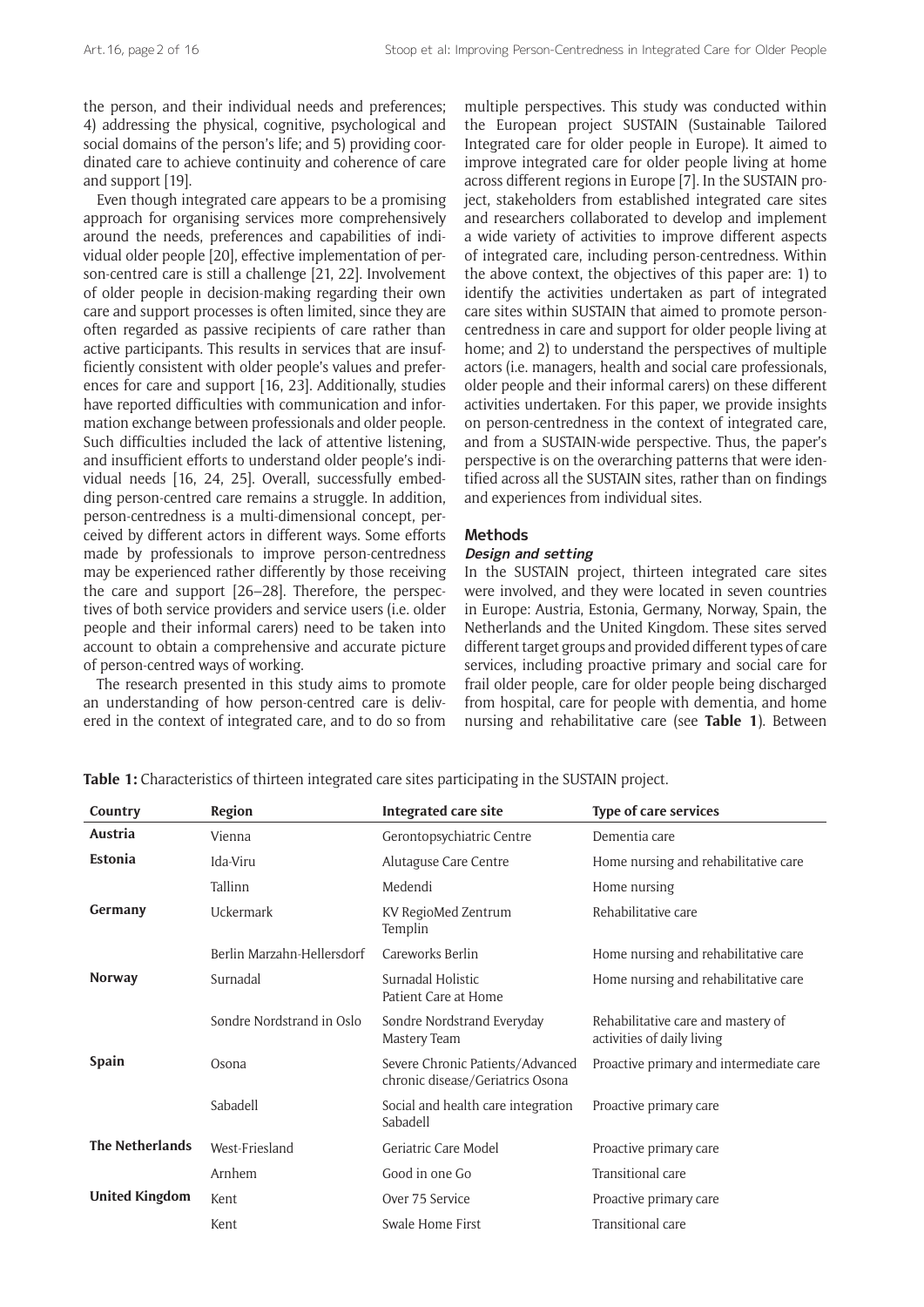autumn 2015 and spring 2018, SUSTAIN's research partners supported local steering groups at the integrated care sites, consisting of representatives from different organisations (e.g. GP practice, hospital, home care organisation, social care organisation, municipality, advocacy organisation for older people), to design and implement their improvement plans. Plans consisted of sets of activities to improve different aspects of integrated care, including person-centredness, and reflected the priorities of local stakeholders [7, 21]. For each of the thirteen integrated care sites, SUSTAIN's research partners evaluated: 1) progress in implementing the different sets of activities that were part of the improvement plans, including factors that were perceived to facilitate or impede progress, and 2) the impact of the improvement plans on aspects of integrated care.

In SUSTAIN, a multiple embedded case study design was adopted to evaluate and compare the implementation of activities to improve integrated care across different existing integrated care sites for older people [7, 29, 30]. Each site served as one case study, using data triangulation to enhance the robustness of the study [29, 31]. The multiple case study design enabled analysis of data across different situations (i.e. integrated care sites) to learn about improving integrated care across Europe, and enhanced understanding of the similarities and differences between the cases [30].

#### **Building the individual case studies**

A two-step data analysis approach was adopted: 1) thirteen individual case studies were conducted and written up [32–38], after which 2) an overarching analysis of the case studies was conducted. The design of the SUSTAIN project is described in further detail elsewhere [7]. This paper reports on the second step, which means we focus on outcomes at a SUSTAIN-wide, overarching level.

Individual case studies were built on qualitative and quantitative data gathered from the sites using a set of qualitative and quantitative data sources. Data were collected from health and social care professionals and managers from the integrated care sites, older people receiving services from the initiatives and (informal) caregivers of these older people. More details on the set of qualitative and quantitative data sources can be found in **Table 2**.

|                           | Table 2: Qualitative and quantitative measures to monitor and evaluate improvement progress and outcomes, adapted |  |  |
|---------------------------|-------------------------------------------------------------------------------------------------------------------|--|--|
| from de Bruin et al. [7]. |                                                                                                                   |  |  |

| Data collection tool                                                                  | <b>Short description</b>                                                                                                                                                                                                                                                          | <b>Collection moment</b>                                                        |  |
|---------------------------------------------------------------------------------------|-----------------------------------------------------------------------------------------------------------------------------------------------------------------------------------------------------------------------------------------------------------------------------------|---------------------------------------------------------------------------------|--|
| <b>SURVEYS</b>                                                                        |                                                                                                                                                                                                                                                                                   |                                                                                 |  |
| Socio-demographics of older<br>people (users)                                         | Survey developed by SUSTAIN researchers includ-<br>ing information on age, gender, education, marital<br>status, living situation and medical conditions                                                                                                                          | Recruitment and collection took place<br>throughout implementation period       |  |
| Socio-demographics of<br>informal carers                                              | Survey developed by SUSTAIN researchers includ-<br>ing information on age, gender, education, marital<br>status, relationship and distance to user, paid work<br>and caregiving activities                                                                                        | Recruitment and collection took place<br>throughout implementation period       |  |
| Socio-demographics of<br>professionals                                                | Survey developed by SUSTAIN researchers including<br>information on age, gender, nationality and<br>occupation                                                                                                                                                                    | Collection took place at the begin-<br>ning and end of implementation<br>period |  |
| Socio-demographics of managers                                                        | Survey developed by SUSTAIN researchers including<br>information on age, gender, nationality and<br>occupation                                                                                                                                                                    | Collection took place at the beginning<br>and end of implementation period      |  |
| The Person Centred Coordinated<br>Care Experience Questionnaire<br>(P3CEQ) [40]       | Survey measuring older people's experience and<br>understanding of the care and support they have<br>received from health and social care services                                                                                                                                | Recruitment and collection took place<br>throughout implementation period       |  |
| Perceived Control in Health Care<br>(PCHC) [41]                                       | Survey addressing older people's perceived own<br>abilities to organise professional care and to<br>take care of themselves in their own homes, and<br>perceived support from the social network                                                                                  | Recruitment and collection took place<br>throughout implementation period       |  |
| Team Climate Inventory - short<br>version (TCI-14) [42, 43]                           | Survey measuring vision, participative safety, task<br>orientation and experienced support for innovation<br>of the improvement team                                                                                                                                              | Collection took place at the begin-<br>ning and end of implementation<br>period |  |
| <b>INTERVIEWS</b>                                                                     |                                                                                                                                                                                                                                                                                   |                                                                                 |  |
| Semi-structured interviews with<br>older people and/or their infor-<br>mal caregivers | Interview schedule developed by SUSTAIN<br>researchers with items regarding users' and carers'<br>perceptions of and experiences with the integrated<br>care services and the extent to which they work<br>in a person-centred, prevention-oriented, safe and<br>efficient manner | Recruitment and collection took place<br>throughout implementation period       |  |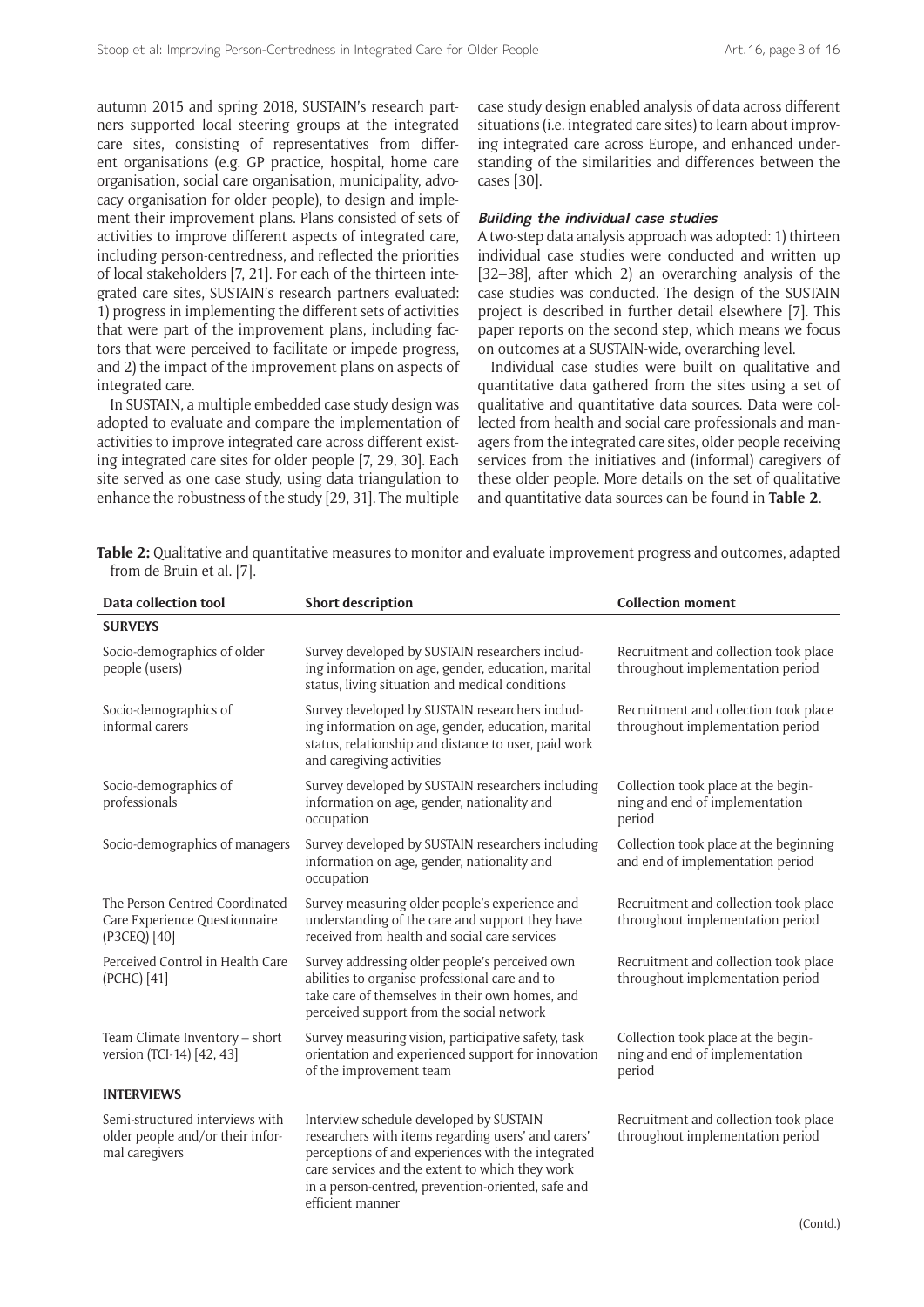| <b>Data collection tool</b>                                                                                                                                       | <b>Short description</b>                                                                                                                                                                                                                                                                                                                      | <b>Collection moment</b>                                                      |  |
|-------------------------------------------------------------------------------------------------------------------------------------------------------------------|-----------------------------------------------------------------------------------------------------------------------------------------------------------------------------------------------------------------------------------------------------------------------------------------------------------------------------------------------|-------------------------------------------------------------------------------|--|
| Group interview with<br>participating health and social<br>care professionals                                                                                     | Interview schedule developed by SUSTAIN research-<br>ers with items regarding professionals' perception of<br>and experiences with the improvement process, its<br>facilitating and impeding factors and the extent to<br>which it impacted person-centeredness, prevention-<br>orientation, safety and efficiency of their way of<br>working | Collection took place at the end of<br>implementation period                  |  |
| Semi-structured interviews with<br>managers                                                                                                                       | Interview schedule developed by SUSTAIN<br>researchers with items regarding managers'<br>perception of and experiences with the improve-<br>ment process, its facilitating and impeding factors<br>and the extent to which it impacted person-centere-<br>dness, prevention-orientation, safety and efficiency<br>of their way of working     | Collection took place at the end of<br>implementation period                  |  |
| <b>OTHER TOOLS</b>                                                                                                                                                |                                                                                                                                                                                                                                                                                                                                               |                                                                               |  |
| Analysis of older people's care<br>plans (when sites did not work<br>with care plans, information was<br>retrieved from clinical notes or<br>other documentation) | Template developed by SUSTAIN researchers for<br>predetermined content analysis of care plans,<br>extracting information regarding needs assessments,<br>goal-setting, medication reviews, falls, hospital and<br>emergency admissions and advice on medication,<br>safety and self-management                                                | Recruitment and collection took place<br>throughout implementation period     |  |
| Sheet for efficiency indicators                                                                                                                                   | Template developed by SUSTAIN researchers to col-<br>lect information from staff regarding the number of<br>hours dedicated to the improvement activities and<br>costs of additional equipment and technology                                                                                                                                 | Collection halfway through and at the<br>end of implementation period         |  |
| <b>PROCESS INFORMATION</b>                                                                                                                                        |                                                                                                                                                                                                                                                                                                                                               |                                                                               |  |
| Steering group minutes                                                                                                                                            | Minutes cover processes, discussions, decisions and<br>contextual issues impacting on outcomes and imple-<br>mentation progress                                                                                                                                                                                                               | Collection took place throughout<br>development and implementation<br>periods |  |
| Field notes                                                                                                                                                       | Field notes cover the researchers' notes and reflec-<br>tions on implementation progress                                                                                                                                                                                                                                                      | Collection took place throughout<br>development and implementation<br>periods |  |

To build the individual case studies, the gathered data were analysed against predefined propositions (research questions) [29, 39] using a three-staged approach, as argued by De Bruin et al. [7]. The different steps undertaken for data-analysis can be found in **Table 3**.

Standardised data collection tools and data analysis templates were employed by all research partners in order to ensure uniform research methods and methodological consistency across all case studies. Data collection tools and data analyses templates that were used across the case studies were developed through discussions between all involved research partners. Tools and templates were provided in English and subsequently translated into the national languages. Data collection and the initial phase (step 1) of data analysis were conducted in the national languages; the second and third steps of data analysis were conducted in English (see **Table 3**). Regular meetings and teleconferences took place between research partners in order to standardise methods of data collection and analyses across the different case studies.

The individual case studies were described in seven country-specific reports (written in English) by SUSTAIN's research partners [32–38]. Each report was dedicated to one or two case studies from each country that participated in the SUSTAIN project and paid specific attention for the local and country context where improvement processes in the sites took place. Reports described the improvement plans of each site and the experiences with and outcomes of the improvement activities from perspectives of multiple actors (i.e. managers, health and social care professionals, older people and their informal carers).

#### **Overarching analysis of individual case studies**

In order to address the objectives of this paper, an overarching analysis was conducted in which findings from the thirteen case studies were reviewed for evidence about how individual projects had sought to improve person-centred care. Thus, the overarching analysis aimed to identify recurring patterns and themes related to personcentred activities and experiences across all case studies, rather than on specific findings from individual sites.

The starting-point of this overarching analysis was a content analysis of the country-specific reports in which the individual case studies were described. One researcher (AS) extracted data from the reports that provided information on activities that aimed to promote person-centredness, and on experiences of managers, professionals, older people and their informal carers with these specific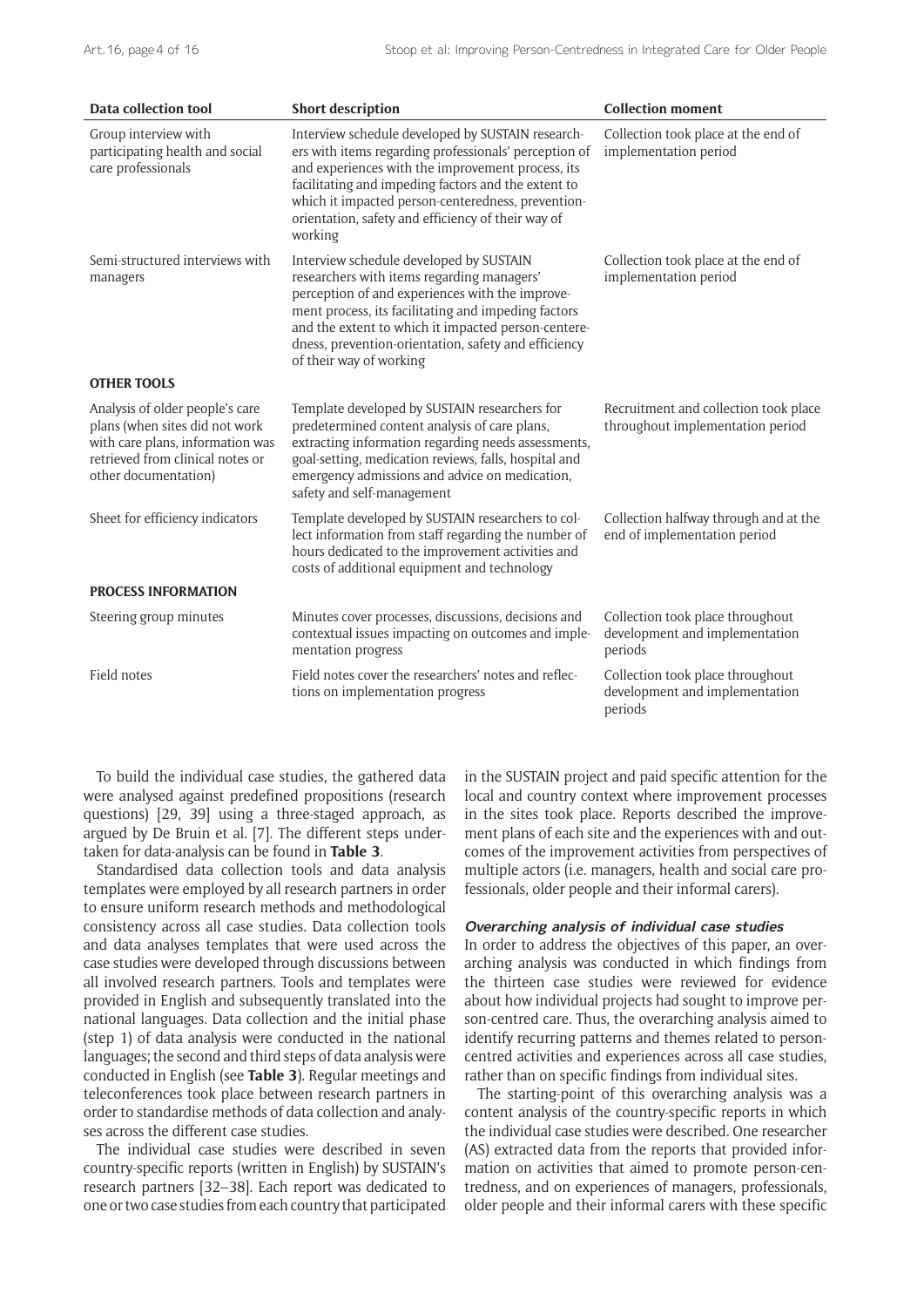#### Table 3: Description of three-staged approach for data-analysis of the case studies.

| Step 1 | Data were analysed seperately for each individual data source (for each individual case study). For each data source,<br>uniform templates for analysis have been generated, as appropriate for that specific data source. Qualitative data have<br>been analysed thematically, quantitative data have been analysed using statistical methods. Appendix 1 provides the<br>templates that have developed to analyse each data source. |
|--------|---------------------------------------------------------------------------------------------------------------------------------------------------------------------------------------------------------------------------------------------------------------------------------------------------------------------------------------------------------------------------------------------------------------------------------------|
| Step 2 | After analysing each individual data source, results for that source were reduced to a series of thematic statements<br>(in case of qualitative data) and summaries (in case of quantitative data). These summaries and thematic statements<br>were provided in English.                                                                                                                                                              |
| Step 3 | For each case study, English thematic statements and summaries were amalgamated and underwent a process of                                                                                                                                                                                                                                                                                                                            |

pattern-matching across the data to gain insight into the experiences with the improvement process of the integrated care site. In order to guide this process, an analysis framework was developed (Appendix 2). Research partners analysed data against two propositions and five analytical questions:

- • Proposition 1: Integrated care activities will maintain or enhance person-centeredness, prevention-orientation, safety, efficiency and coordination in care delivery.
- Proposition 2: Explanations for succeeding in improving existing integrated care sites will be identified.
- Analytical question 1: What seems to work and with what outcomes when making improvements to integrated care?
- Analytical question 2: What are the explanations for succeeding and improving integrated care sites?
- Analytical question 3: What are the explanations for NOT succeeding and improving integrated care sites?
- Analytical question 4: Are there any factors that are particularly strong in your analysis that could be seen as having an impact on integrated care improvements?
- Analytical question 5: What factors can you identify in your site analysis that could apply to integrated care improvements across the EU, and be transferable?

| Codes                                             | Sub-codes                                                          |  |  |
|---------------------------------------------------|--------------------------------------------------------------------|--|--|
| Design of health and social care delivery process | Activities                                                         |  |  |
|                                                   | Experiences from older people and their informal caregivers        |  |  |
|                                                   | Experiences from health and social care professionals and managers |  |  |
| Staff training                                    | Activities                                                         |  |  |
|                                                   | Experiences from older people and their informal caregivers        |  |  |
|                                                   | Experiences from health and social care professionals and managers |  |  |
| Communication and information exchange between    | Activities                                                         |  |  |
| professionals, older people and informal carers   | Experiences from older people and their informal caregivers        |  |  |
|                                                   | Experiences from health and social care professionals and managers |  |  |
| Facilitating the involvement of older people and  | Activities                                                         |  |  |
| informal carers in care and support               | Experiences from older people and their informal caregivers        |  |  |
|                                                   | Experiences from health and social care professionals and managers |  |  |

**Table 4:** Analysis framework used for overarching content analysis of country-specific reports.

activities. The common elements of person-centredness (i.e. sharing power and responsibility; therapeutic relationship or alliance; patient-as-person; biopsychosocial approach; and coordinated care) were used to retrieve relevant information about promoting person-centredness from the reports [19].

The overarching content analysis was guided by the Framework Method, which supports thematic (qualitative content) analysis of textual data [44]. To conduct the analysis, a coding scheme was developed based on the objectives of this paper (i.e. deductive approach) and on the themes that emerged from reviewing the data (i.e. inductive approach) (**Table 4**). Two researchers (AS and ML) independently coded the data, cross-checked each other's codings and discussed differences in order to reach consensus. Coded data were examined and the resulting findings were compared and integrated to identify recurring patterns and themes in participants' experiences with activities that aimed to improve person-centredness. Specifically, managers' and professionals' views and those of older people and informal carers were compared to see whether they were in agreement with or contradicted each other. When gaps in knowledge or uncertainties based on the country-specific reports were identified, the analysis templates from individual case studies were consulted. Relevant additional data gathered from this latter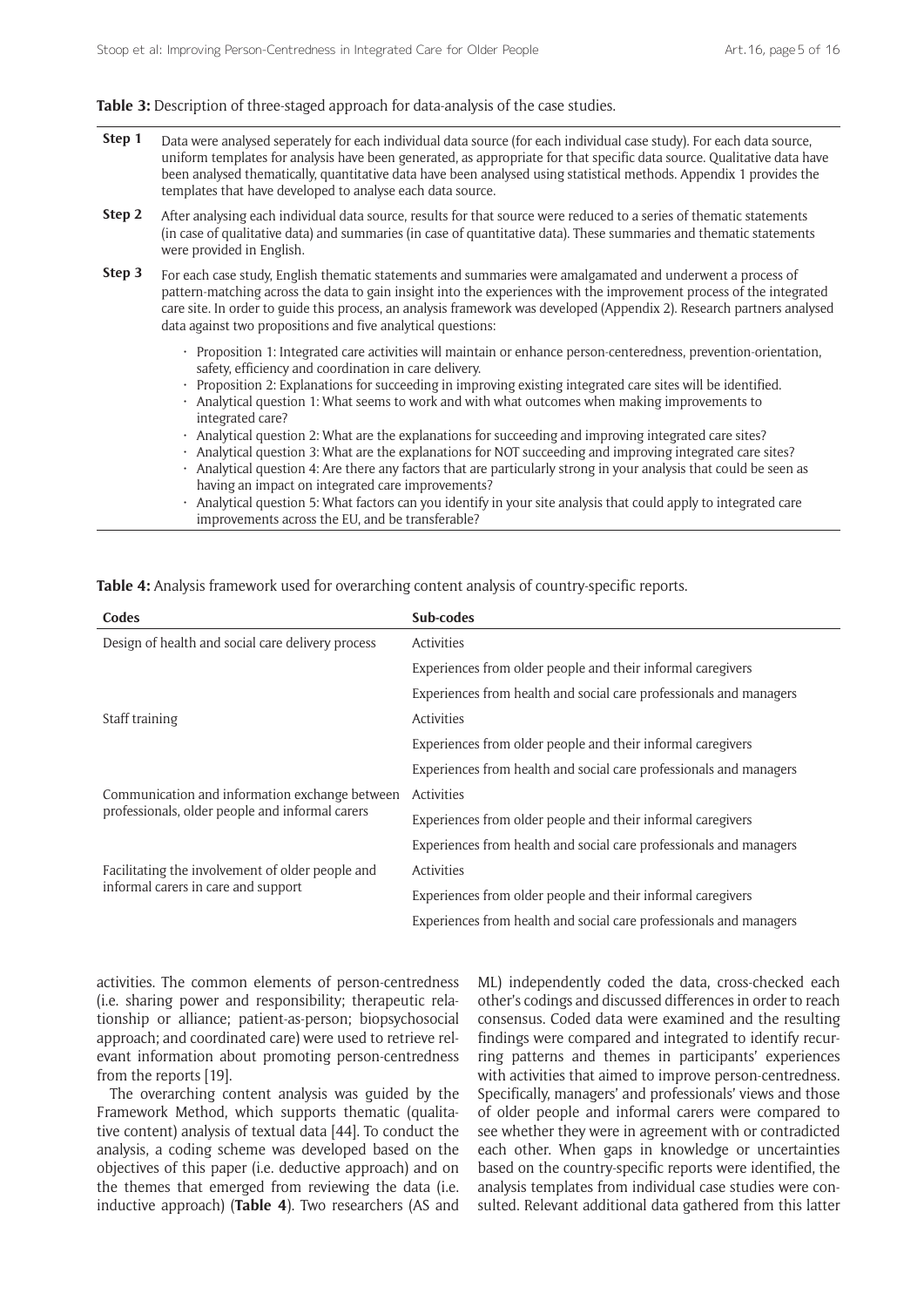step were included in the overarching analysis. Draft findings were discussed among all authors throughout the analysis process.

## **Ethical considerations**

Ethical review committees of Estonia, Norway, Spain (Catalonia) and the United Kingdom provided ethical approval of the SUSTAIN project. In Austria, Germany and the Netherlands, national standards and regulations allowed for the exemption of research activities from the need for ethics committee review. Informed consent was obtained for all study participants in all countries (including Austria, Germany and the Netherlands) prior to data collection.

## **Results**

The first section describes the characteristics of the participants that were involved across all individual case studies. The second section outlines the activities undertaken as part of integrated care sites within SUSTAIN that aimed at promoting person-centredness in care and support, as identified in the document analysis. Then, the third section sheds light on patterns in perspectives and experiences of multiple actors (i.e. managers, professionals, older people and their informal carers) concerning these activities. In line with the objectives of this paper, the results from the analysis (i.e. activities undertaken and recurring patterns and themes across the case studies) are reported at a SUSTAINwide level rather than that of individual case studies.

## **Characteristics of study participants**

In total, 244 older people participated across all thirteen case studies (**Table 5**). The proportion of females was 67%. On average, 23% of the older people were aged between 65 and 74 years, 42% were aged between 75 and 84 years, and 35% were 85 years or older. They had 5.2 medical conditions on average (range: 0–12). The proportion of older people living alone was 51%. In total, 80 informal carers were involved across all case studies. On average, 15% of the informal carers were aged between 18 and 44 years, 39% were aged between 45 and 64 years, and 46% were 65 years or older. The average proportion of female informal carers was 69%.

A total of 35 managers and 205 professionals participated across all case studies (**Table 5**). The average proportions of managers aged between 35 and 54 years or 55 years or older were 60% and 29% respectively. The large majority were female (80%). Similar to the managers, the professionals were also mostly aged between 35 and 54 years (59%) and the large majority were female (87%).

**Activities that aimed to promote person-centredness** Most sites had already implemented activities to facilitate a person-centred way of working. To further promote and improve person-centredness, they either implemented additional activities or revised existing ones.

Activities pertaining to person-centredness were found to fall into four clusters (**Table 6**):

- 1. Activities related to the design of health and social care delivery process;
- 2. Activities related to the organisation of training for staff;
- 3. Activities supporting communication and information exchange between professionals, older people and informal carers;

**Table 5:** Number of participants involved in each case study.

| Integrated care site                                                  | Number of<br>participating<br>older people | Number of<br>participating<br>informal carers | Number of<br>participating<br>managers | Number of<br>participating<br>professionals |
|-----------------------------------------------------------------------|--------------------------------------------|-----------------------------------------------|----------------------------------------|---------------------------------------------|
| <b>Total</b>                                                          | 244                                        | 80                                            | 35                                     | 205                                         |
| Gerontopsychiatric Centre                                             | 7                                          | 3                                             | 2                                      | 6                                           |
| Alutaguse Care Centre                                                 | 28                                         | 6                                             | 1                                      | 10                                          |
| Medendi                                                               | 24                                         | 8                                             | 1                                      | 13                                          |
| KV RegioMed Zentrum<br>Templin                                        | 31                                         | 6                                             | 1                                      | 7                                           |
| Careworks Berlin                                                      | 30                                         | 7                                             | 1                                      | 14                                          |
| Surnadal Holistic<br>Patient Care at Home                             | 29                                         | 6                                             | 2                                      | 18                                          |
| Søndre Nordstrand Everyday Mastery Team                               | 11                                         | 2                                             | 2                                      | 12                                          |
| Severe Chronic Patients/Advanced chronic disease/<br>Geriatrics Osona | 19                                         | 12                                            | 3                                      | 59                                          |
| Social and health care integration Sabadell                           | 22                                         | 7                                             | 2                                      | 11                                          |
| Geriatric Care Model                                                  | 13                                         | 7                                             | 4                                      | 8                                           |
| Good in one Go                                                        | 5                                          | 6                                             | 2                                      | 8                                           |
| Over 75 Service                                                       | 15                                         | 5                                             | 8                                      | 31                                          |
| Swale Home First                                                      | 10                                         | 5                                             | 6                                      | 8                                           |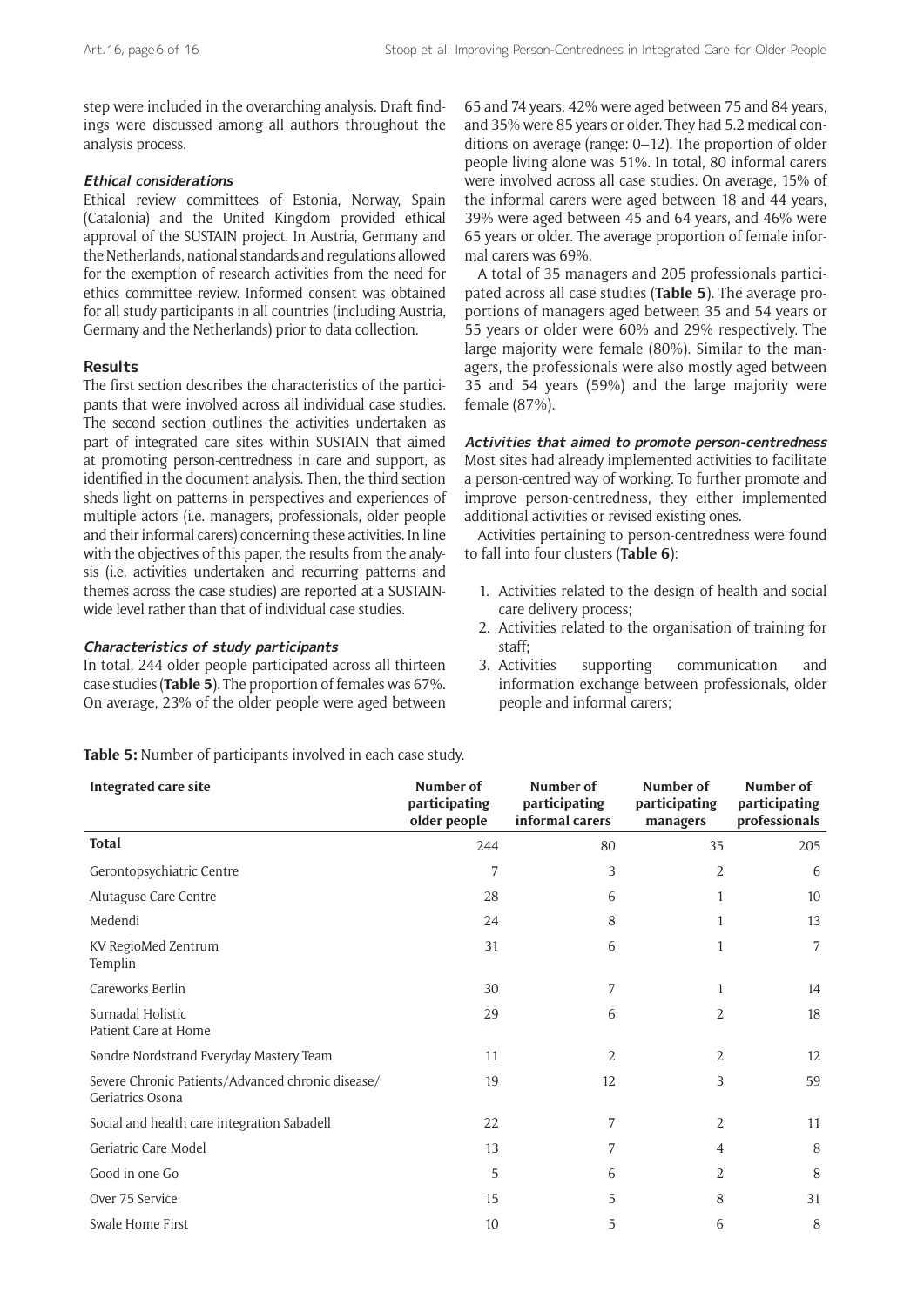| <b>Clusters of activities</b>                                                                                     |                                                                                                              |                                                                                                                     |                                                                                                                                           |                                                                                                                                    |
|-------------------------------------------------------------------------------------------------------------------|--------------------------------------------------------------------------------------------------------------|---------------------------------------------------------------------------------------------------------------------|-------------------------------------------------------------------------------------------------------------------------------------------|------------------------------------------------------------------------------------------------------------------------------------|
| Design of health and<br>social care delivery<br>process                                                           | Working in<br>multidisciplinary care<br>teams                                                                | Implementing electronic<br>care plans                                                                               | Conducting<br>comprehensive<br>assessment of care<br>needs                                                                                | Changing the loca-<br>tion of health and<br>social care delivery<br>from institutions and<br>doctors' offices to<br>people's homes |
| <b>Staff training</b>                                                                                             | Providing training on<br>shared decision-making<br>and person-centredness<br>of care                         | Providing training<br>on health conditions<br>and diseases (i.e. early<br>detection of dementia)<br>of older people | Providing<br>training on<br>inter-professional<br>communication and<br>collaboration                                                      |                                                                                                                                    |
| <b>Communication and</b><br>information exchange<br>between professionals,<br>older people and<br>informal carers | Providing various<br>options for older people<br>and informal carers<br>to communicate with<br>professionals | Sharing informa-<br>tion about available<br>community services                                                      | Providing older<br>people with a single<br>point of contact as<br>pertains to their<br>health and social<br>care needs                    | Giving older people<br>and informal carers<br>access to care plans                                                                 |
| <b>Facilitating the</b><br>involvement of older<br>people and informal<br>carers in care and<br>support           | Discussing older people's<br>needs, preferences, goals<br>and priorities                                     | Involving informal carers<br>in the care process                                                                    | Empowering older<br>people (i.e. provid-<br>ing them with<br>training on shared<br>decision-making<br>and self-manage-<br>ment of health) | Stimulating<br>enablement and<br>self-care                                                                                         |

**Table 6:** Activities that aimed to promote person-centredness as part of integrated care sites within SUSTAIN.

4. Activities facilitating the involvement of older people and informal carers in decision-making regarding their own care and support.

Some of these activities were implemented by several integrated care sites in SUSTAIN, whereas others were implemented by only one or two sites.

#### Design of health and social care delivery process

The first cluster included activities related to the design of health and social care delivery processes. Most sites implemented activities to facilitate or strengthen multidisciplinary working between professionals from health and social care organisations and/or community partners (e.g. a day centre for older people), through case conferencing meetings or multidisciplinary meetings. These meetings were organised to reflect perspectives of different professionals to support a comprehensive approach to care. Also, information about individuals' health and wellbeing were shared in these meetings. In only a few sites, professionals had access to electronic care plans, in addition to regular staff meetings, in order to support the sharing of information about older people's care needs among different professionals.

In almost all sites, different professionals came together to conduct a comprehensive and joint (single) assessment of older people's care needs and to define actions to be included in care plans. The equal consideration of both the health and social perspective, and thus the recognition that they were equally valid in assessments, was expected to contribute to a thorough understanding of the broad range of older people's needs. Only a few sites paid explicit attention to the needs for care and support of informal carers.

In several sites, the location of health and social care delivery was changed from a hospital, rehabilitation institution or doctors' office to older people's own homes. Services such as needs assessments and discussions about care plans, but also enablement or rehabilitation services were provided in older people's home settings. They were thought of as comfortable and secure environments for receiving services, and (more) appropriate for conducting needs assessments. As a manager stated:

*"…those who earlier needed an institutional stay can now receive help at home. That means a lot to the user…Also, the changes reduce the number of transfers for the user [who] no longer has to first be transferred from hospital to an institution, and then home. Now, the user can go straight home."*  (Manager in Surnadal site)

#### Organisation of staff training

The second cluster of activities pertained to the organisation of training. Sites organised staff training to facilitate a more person-centred way of working. A few of them offered training to professionals on person-centred care and shared decision-making. The intent was to increase communication skills and promote active listening among professionals in order to improve shared decision-making processes. One site organised training for hospital staff on early detection of dementia. This was done to raise awareness of dementia so as to enable early recognition of symptoms and the provision of timely follow-up care and support. In another site, training on inter-professional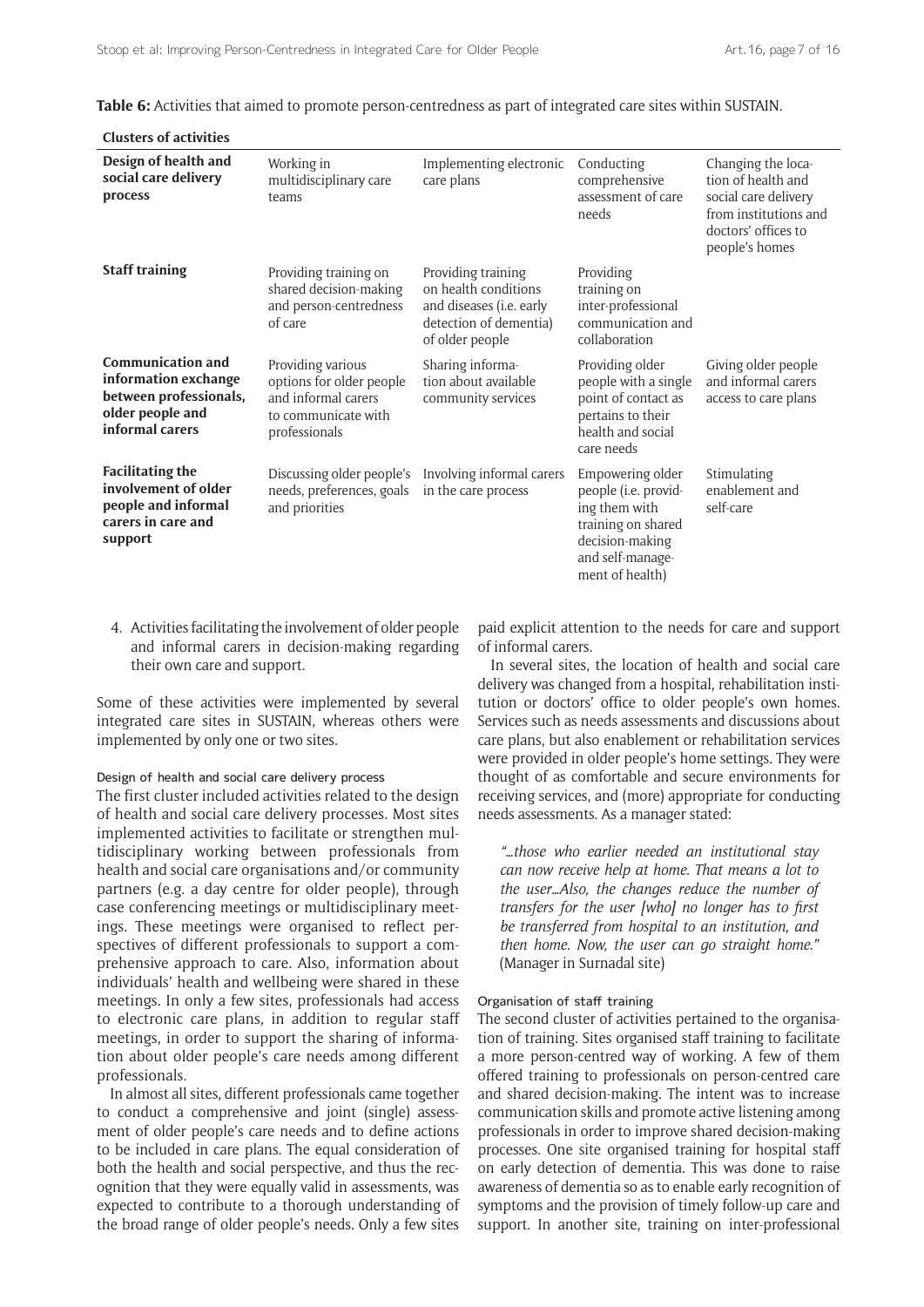communication and collaboration for professionals from different health and social care organisations were organised to encourage teamwork. Professionals learned to collaborate as a team and develop a network around the older person to ensure that older people are at the centre of care and support. As one involved professional said:

*"[…] collaboration with the others involved in my working area. Or OUR working area, I should say. Just that you know where to find each other. Eventually, that will benefit the patient, when you are able to make good arrangements with each other. Coordinate the care together, and see what is necessary from whom and tailor that to the patient's needs."*  (Professional in Geriatric Care Model site)

## Communication and information exchange between professionals, older people and informal carers

The third cluster included activities supporting communication and information exchange between professionals, older people and their informal carers. Most sites offered various channels (e.g. home visits, phone calls or e-mail contact) through which professionals could communicate with older people and informal carers in a quick and easy way. Professionals shared information with older people and their informal carers about services available to help them navigate easily through health and social care. For this, one of the sites focused on increasing knowledge about community services among staff. The staff were then able to inform older people about the range of services available that may support (some of) their needs. Also a single point of contact (e.g. key contact, case manager or practice nurse) for older people and their informal carers was implemented to improve information flow about available services:

*"She's [Practice Nurse] given me a telephone number so I can get in touch if I want any help."* (Older person in Over 75 Service site)

In one site, such information was made more accessible through the installation of a central information point (i.e. service centre).

In addition, care plans with information about older people's functioning, care needs and goals were developed. Only in a small number of the sites were the care plans shared with older people and their informal carers. Furthermore, few provided older people and their informal carers with active roles (as delineated in the care plans) within their own capabilities, and according to their own preferences.

## Facilitating the involvement of older people and informal carers in care and support

The fourth cluster included activities facilitating the involvement of older people and informal carers in decision-making regarding their own care and support. Professionals involved both older people and their informal carers actively in needs assessments and care planning processes, and incorporated their preferences and goals into the subsequent plans for care and support. One manager explained:

*"[…] We have been working on [incorporating] a … focus on mastery in our check-lists and facilitating [this] so that [the user] can be as independent as possible. We know that we come from a "help culture" where we rather ask 'What do you need help with' [since we know best] rather than what we wish to turn the question towards 'What is important to you now?' and hear what the user says. […]"* (Manager in Surnadal site)

In only one site, older people and their informal carers were invited to a multidisciplinary meeting to express their needs and wishes, and to validate their tailored and individualised care plan. One of the sites offered workshops to older people to empower them in shared decision-making, self-management, and identifying their needs and wishes. The workshops included content related to growing older and supported older people to reflect on their needs and preferences, together with their peers. Also one of the sites offered enablement at home (i.e. in-house reablement and rehabilitation) services to older people returning from hospital, the intention being to support them to recuperate, regain and maintain their independence at home.

## **Experiences with the activities that aimed to promote person-centredness**

Experiences with the health and social care delivery process Overall, case studies suggested that, from the perspective of older people and their informal carers, professionals worked well together and shared information with each other about older people's care process. In a few sites, professionals had access to electronic care plans and held regular staff meetings, all of which supported the exchange of information between professionals such that older people did not have to repeat themselves. Even so, case studies suggested that some older people felt overwhelmed or experienced mistrust from the involvement of different professionals in the care processes and the unclear delineation of their roles. There were also practical difficulties related to involvement of different professionals, as illustrated in one case study where organising multidisciplinary meetings attended by at least one health and one social care professionals proved to be challenging.

Health and social care professionals felt that conducting joint needs assessments improved person-centred working since they better understood the broad range of older people's and their informal carers' needs. Case studies showed that the experiences of older people and their informal carers were, however, mixed. On the one hand, many older people and informal carers were aware that a needs assessment had been carried out. They were satisfied and felt that all their needs were assessed and adequately met. Additionally, they indicated that professionals considered all domains of their lives rather than focusing exclusively on their illness or disabilities. Furthermore, in some sites, informal carers also indicated that their needs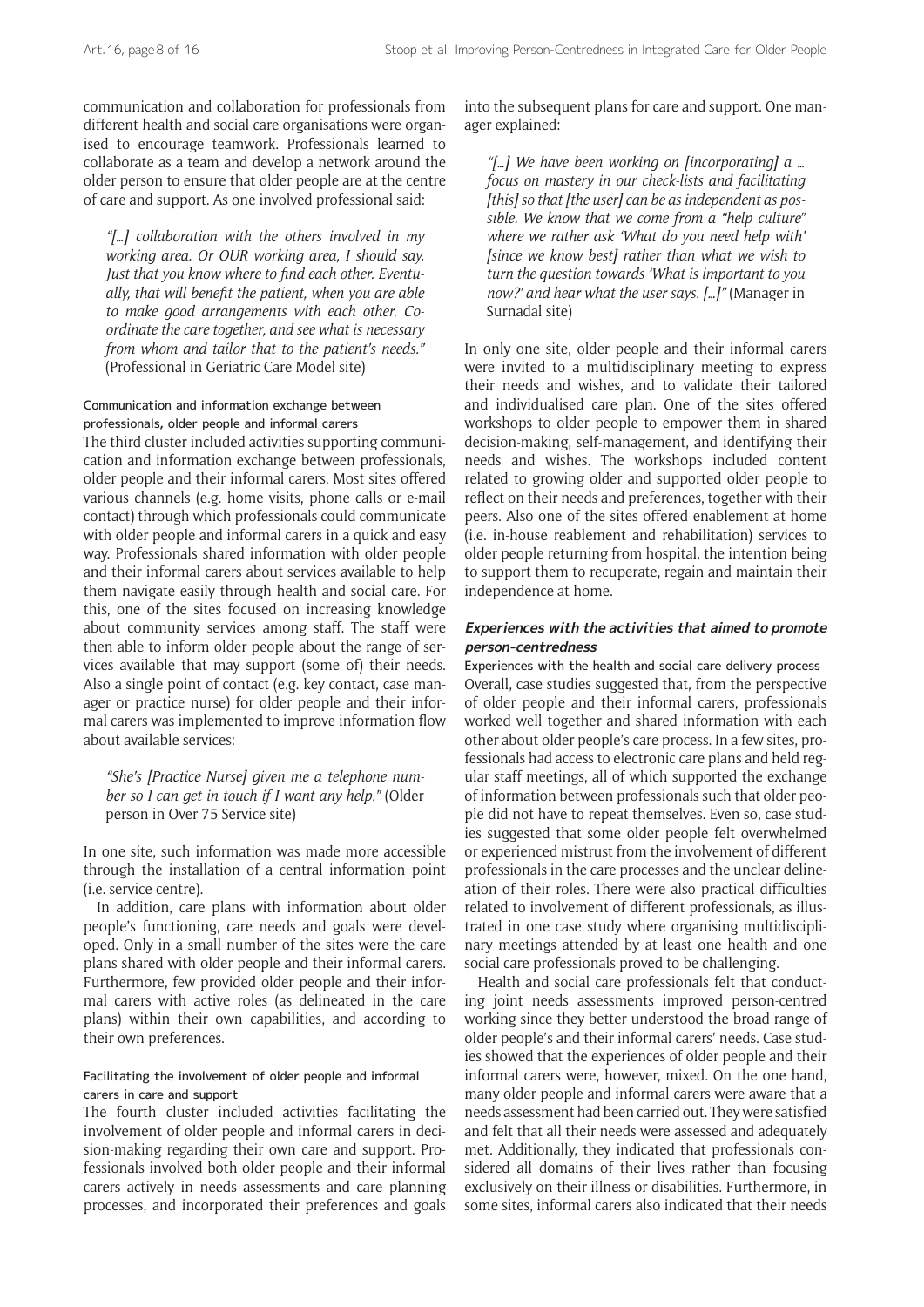were assessed comprehensively, and that the support they received was practical and also focused on their wellbeing. On the other hand, case studies also highlighted that not all older people and informal carers had these positive experiences. Older people and informal carers sometimes indicated that their care needs and preferences were not fully assessed or assessed at an inappropriate time (for example within a few hours after hospital discharge), or that professionals focused mainly on clinical information instead of having a comprehensive approach towards their health and social care needs.

Across the different case studies, professionals indicated that providing care at home was comforting for older people, thereby contributing to a more person-centred way of working. Home visits helped professionals to better understand the older people's (home) situation and their needs and preferences. As a result, professionals mentioned that they were able to provide advice and support that were more contextually relevant and personalised:

*"The added value of doing that [assessment] at their terrain [home] which is very important. […] really the fact that you go to his context, and you go there, and that you are really there, and that they can explain to you: "Look, this is the kitchen, this is the bathroom, I do not have that, this is what happens to me, look, there are stairs for getting into the house…", I believe that this is an important added value, we would say, and they … I think they have perceived it in a satisfactory, very much, as a plus."* (Professional in Sabadell site)

Older people and their informal carers mostly appreciated receiving care and support in their own home environments. However, some older people who were discharged from hospital experienced difficulties with receiving services in their home environments. They felt discharged from the hospital before they were fully prepared, which made them feel that the decisions being made were not in their best interest, as one older person said:

*"Yeah, I wasn't 100% sure I was ready to come out." "And was that a concern about anything in particular?" "It was just the way I was feeling in myself, I just…" "Sure, a general lack of confidence, you felt that you needed to be looked after (for) a little bit longer?" "Yeah, I just thought it was such a short (time). To me, it seems (like) quite a serious operation, and it seemed like I was just being pushed out, basically."* (Older person in Swale Home First site)

#### Experiences with staff training

Findings from the case studies revealed that professionals had different views as to whether the training they had received improved person-centred working. Professionals indicated that training in order to increase knowledge about dementia or to promote inter-professional collaboration increased their awareness of diseases and conditions older people may suffer from, and the services available for older people. This helped them to arrange care and support services that were more aligned with

older people's functioning and needs. As one professional stated:

*"The lectures were the centrepiece." (…) "We are much more attentive now than before. Not only the nurses are more sensitive with respect to these early signs but our physicians too. How should I put it…Yes, now, we don't pass by if something seems strange, we look twice."* (Professional in Gerontopsychiatric Centre site)

On the other hand, not all professionals had a positive experience and they mentioned that the training did not meet their needs. They wanted more in-depth training, focused on specific communication skills, which would be helpful in discussions with older people about their wishes and preferences and, thereby, enhance older people's involvement in decisions about their care and support.

Experiences with communication and information exchange Generally, case studies suggested that communication and relationships between staff, older people and their informal carers were experienced as positive. Overall, older people indicated that staff listened to them and treated them with kindness and respect. As quoted:

*"Are you happy with the way they treat you; the patience, with respect, are they kind…?" "Yes, yes, yes! It goes without saying."* (Older person in Sabadell site)

They were also satisfied with the amount of time that professionals spent with them. Nonetheless, some older people felt that professionals gave them little time and attention, particularly when there were staff shortages.

Furthermore, case studies highlighted that older people and their informal carers greatly appreciated the different ways in which they could communicate with professionals (e.g. home visits, phone calls or e-mail contact). Older people and their informal carers mentioned that this improved their personal relationship with professionals. In addition, continuity of care, for instance through a single point of contact, enhanced relationships and trust between staff and older people. The single point of contact further contributed to person-centredness as older people knew who they could contact (e.g. in case of changing care needs) and felt that they were really being cared for and that their needs were being addressed very well.

*"I've recently had the flu unfortunately and all I had to do was to phone the surgery and I was speaking to the doctor straightaway. I had the flu jab. So she [Practice Nurse] said, 'you know, anything you need please phone'. I was looking after [User], and [Practice Nurse] was trying to look after me."* (Informal caregiver in Over 75 Service site)

Being transparent and clear, and using language that is easy to understand, were considered important in information sharing between professionals, older people and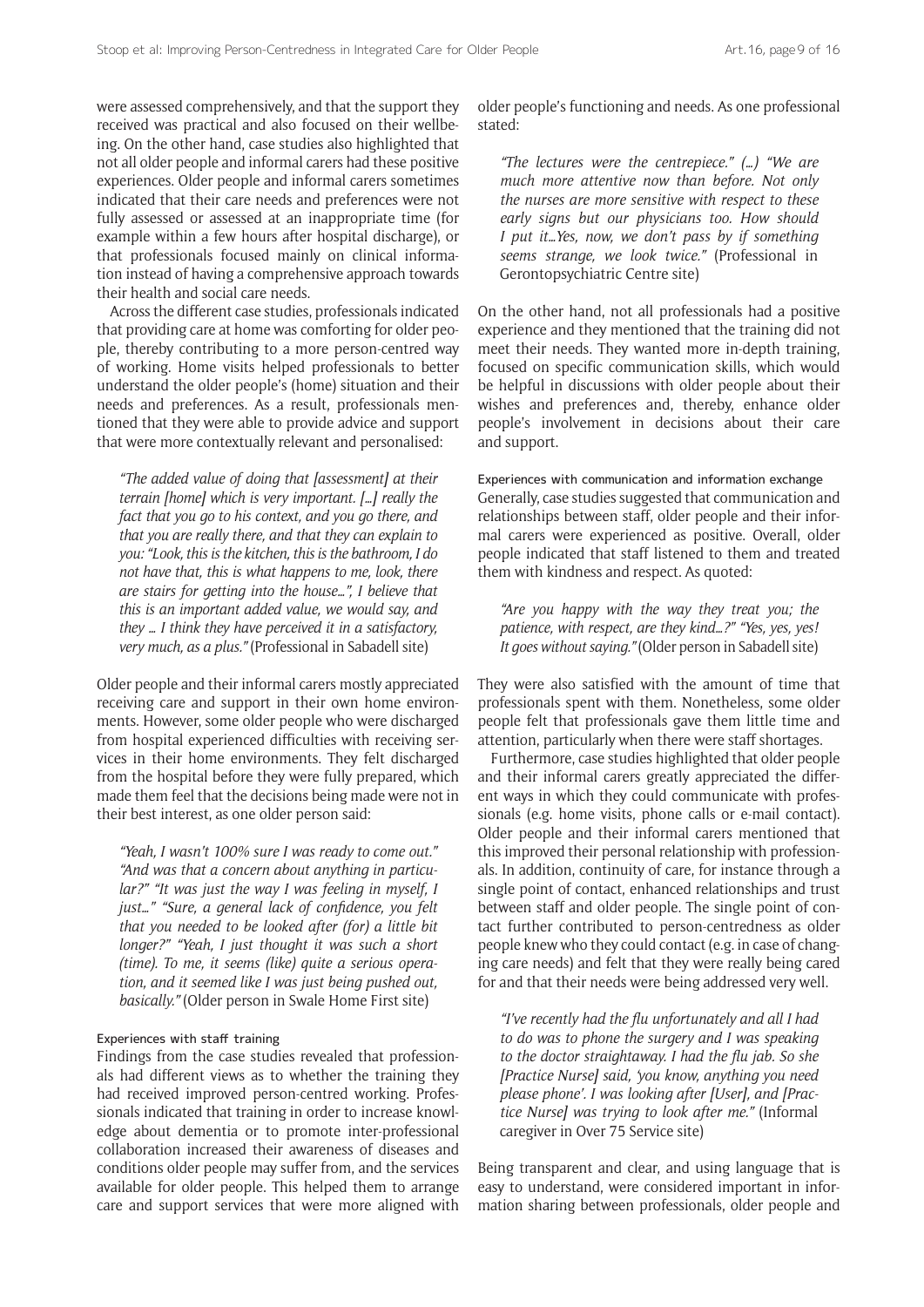their informal carers. Across sites, most older people and their informal carers were satisfied with the way information was communicated to them about the available care and support services, whereas a minority indicated that information was not clearly or comprehensively shared with them.

Older people differed in their awareness of the existence of care plans, in whether or not they had access to (a printed copy of) their care plan, and in how important it was for them to have access to their care plan. Although older people and informal carers might be less concerned about this, case studies noted that lack of access to care plans meant that important information about care was not readily available to older people and their informal carers, which undermined person-centred care.

## Experiences with the involvement of older people and informal carers in care and support

Case studies showed that professionals were positive about discussing options for care and support, and setting goals together with older people and informal carers. Professionals indicated that this helped to improve person-centred practice because they felt better able to align care and support with individual wishes and preferences. Furthermore, professionals perceived that older people highly valued being involved in planning their care and support. Case studies highlighted that the experiences of older people and informal carers were, however, more mixed than those of professionals. Many older people indicated that they discussed their needs and preferences with professionals, and they felt involved in decisions about their care. As one older person stated:

*"[…] I decide what I want [to receive] help with. They could have helped me wash, but I do not want that. I prefer that [my wife] does it."* (Older person in Surnadal site)

However, some older people felt that decisions were made without them and they did not feel meaningfully engaged in discussions about care options, their goals and what was important to them. They found it difficult to express their needs and wishes to professionals, or to voice their concerns if they wanted changes to their care or support or felt dissatisfied.

Across different sites, also managers and professionals observed that a group of older people did not necessarily feel competent or capable of contributing to shared decision-making. This was explained by older people's (mild) cognitive impairments or the country's socio-historical context, where traditionally people were not used to expressing their preferences or participating in decisions (about care).

Across sites, most older people and their informal carers were satisfied with the way professionals involved informal carers in planning older people's care and support because informal carers were often well-placed to represent older people's needs and preferences. Still, informal carers were sometimes involved less than they had hoped for by professionals:

*"[…] But I was not asked: Do you agree that he is going to that hospital? Otherwise I would have said: Leave him here… I always asked that: I hope he can stay until there is room in that rehabilitation centre?"* (Informal caregiver in Good in one Go site)

In addition, a few older people were dissatisfied that their preferences and choices for care and support were only discussed with informal carers and not also with them, or they did not want the informal caregivers to be involved at all.

Overall, workshops that were organised for older people to empower them in shared decision-making and selfmanagement were appreciated by them and helped them to feel supported. It also enabled them to express their wishes and preferences better, thus enhancing shareddecision making and self-management. Enablement at home for older people returning from hospital can be empowering for older people, according to the professionals involved. However, older people indicated that receiving these services can be experienced as challenging. This is particularly the case immediately after being discharged from hospital and one does not have support from close informal carers — and may be feeling anxious, exhausted and in need of greater care input.

### **Discussion**

### **Summary of results**

The aim of this paper was to identify the activities undertaken as part of different integrated care sites aimed at promoting person-centredness of integrated health and social care for older people living at home, and to gain insight into patterns in the experiences of multiple actors with these activities. This study shows that despite the variation between integrated care sites, similar activities have been implemented to promote person-centredness, which could be clustered into four categories: design of health and social care delivery process, staff training, communication and information exchange, and involvement in care and support. Overall, professionals and managers were satisfied with the implemented activities and thought that most activities positively influenced personcentredness. However, the experiences of older people and informal carers were mixed. For certain activities, for instance enablement services, an apparent discrepancy was identified between managers' and professionals' views on person-centred approaches compared with those of older people and informal carers.

## **Understanding these results in the context of the literature**

This study describes a range of different activities that aimed to enhance person-centredness and were undertaken in diverse settings across Europe. Many of the activities, such as co-designing care plans, sharing information about available services, and engaging close relatives in the care process, were also found in other existing studies about implementing and improving person-centredness [18, 45–47]. However, this study also identified activities that were not directly related to person-centredness as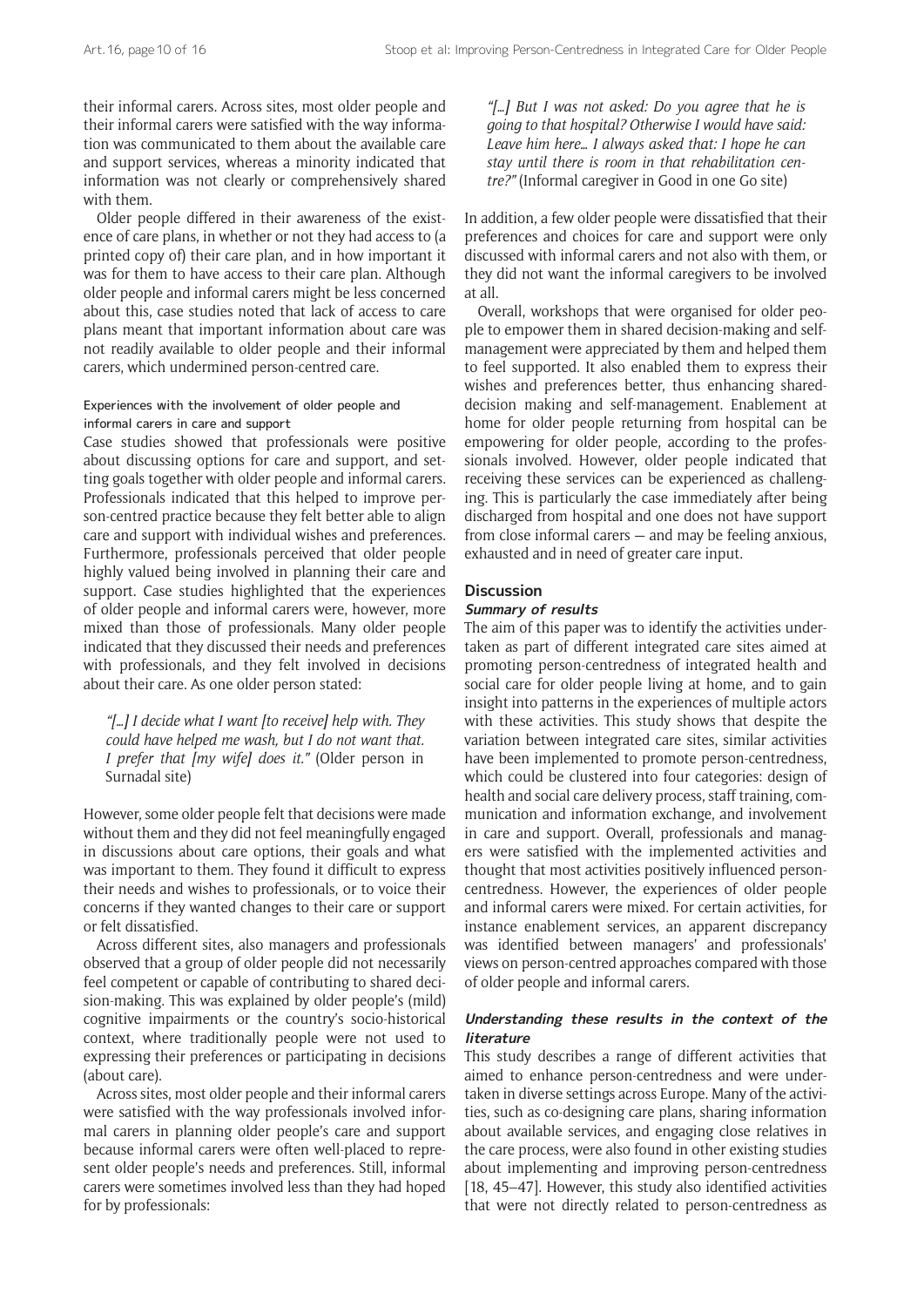conceptualised in the literature [19], but were nonetheless undertaken within the SUSTAIN case studies as part of a move towards person-centred care. These included, for example, staff training on awareness of older people's health conditions and diseases, or training on inter-professional communication and collaboration. Such activities were implemented in the hope that they would improve person-centredness indirectly, and alongside other aspects of integrated care (e.g. prevention-orientation, safety, efficiency or coordination of care). This study therefore shows that different (types of) activities to embed and improve person-centredness in integrated care do co-exist. As also stressed in earlier studies [45, 48], the operationalisation of person-centred care takes many different shapes and forms. In this study, such differences included variations in local priorities, and differences in the receptivity and readiness of older people to receive adapted, person-centred services, due to local cultural and historical factors. Since improvement processes are highly context-dependent, a one-size-fits-all approach to personcentred care would probably have been inappropriate in any case [21, 49].

This study demonstrates that the integrated care sites had taken steps to embed and improve person-centred care, by implementing activities that aimed to improve several elements of person-centredness as conceptualised in the literature [19]. However, this study also demonstrates that further enhancements towards a person-centred care approach were still required. Some elements of person-centredness were underrepresented or posed mixed experiences between service providers and service users. As in previous studies [16, 23, 50], challenges were experienced in delivering supported self-care and shared decision-making, which highlight difficulties in empowering older people. Instead of considering service users as experts in their own care and support, and making them full and essential members of their care team, empowerment is often reduced to 'patient education' [50, 51]. It seemed that some health and social care professionals remained paternalistic in their approaches to care and support and did not fully prioritise the meaningful engagement and empowerment of older people [22]. Barriers reported from the provider perspective included time and resource restrictions, professionals' competence gaps, or preconceptions about which older people or clinical situations would benefit from active involvement or shared decision-making [19, 52, 53].

However, it should also be noted that activities that aimed at promoting person-centredness – including active participation, empowerment and leadership from older people – may not always match older people's own preferences and capabilities [54, 55]. For older people, elements such as a trusting and accommodating care relationship, empathetic communication and continuity in providers may be more important aspects of person-centred care than their active participation [56, 57]. Furthermore, barriers to greater participation in the decision-making process, such as communication issues and cognitive impairment, are more prominent among older people [58]. For older people experiencing difficulties securing involvement in their care and support or navigating complex health and social care systems, receiving support to get the right care at the right time, such as in care advocacy initiatives, can be helpful [59, 60]. Overall, older people's individual interests and preferences regarding the role they wish or are able to play are important, and should be supported and respected when striving for meaningful and purposeful engagement of older people [56, 57, 61].

This study highlighted the difference in views and interpretations of person-centred care between service providers and service users (i.e. older people and their informal carers). This finding has also been observed in other studies [28, 62, 63]. Several methodological, clinical and contextual factors contributing to these different views have been described [28]. One of the potential explanations is the limited involvement of service users, not only in their own care and support, but also in the more extensive processes of service development and improvement [60, 64]. Despite increasing recognition of the distinctive role service users may play in those latter processes, successful involvement remains limited [65, 66]. Also, we found little representation and engagement of older people and informal carers in the SUSTAIN improvement processes, with only a few sites including representatives from patient advocacy organisations, despite the literature recommending the active involvement of service users (or their representative organisations) in successful improvement processes [67, 68]. Their experiences and insights had been found to help identify potential improvements not previously identified by professionals [50, 64, 67]. As a result of their inputs, improvements were more likely to respect service users' values and beliefs, thereby incorporating aspects of improvement important to them. Crucial components for promoting involvement include clarity about the rationale for their involvement and clarity about their roles and responsibilities [67].

#### **Methodological considerations**

This paper describes a multiple embedded case study, in which individual case studies were compared and findings integrated. The individual case studies provided the opportunity to understand the coherence between individual data sources and the local context of an integrated care site. However, comparing and integrating the individual case studies across diverse countries and contexts posed potential methodological challenges. First, differences in the professional and cultural backgrounds of SUSTAIN's research partners, who worked across different (political, economic and historical) contexts, may have influenced their interpretations of person-centredness. This diversity, in turn, may have contributed to small differences in case study descriptions. Second, the SUSTAIN project involved seven European countries. Therefore, data were collected in multiple languages. Some countries even have multiple (official) languages, such as Estonia, where both the Estonian and Russian languages are spoken. This complicated uniform and standardised measurement and comparison between case studies, particularly with regard to the qualitative data sources.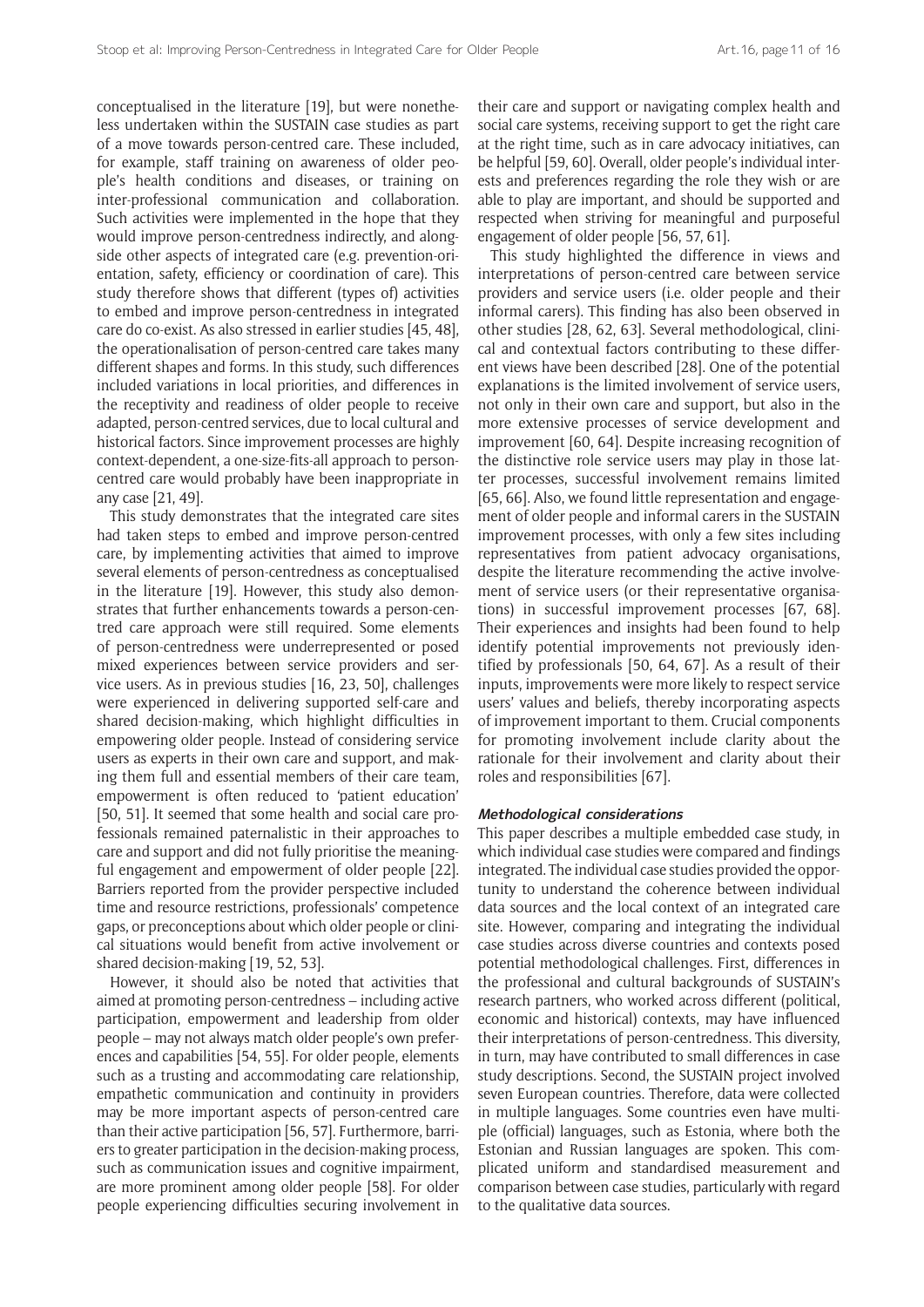To address these challenges, a lot of effort was put into achieving harmonisation and alignment between case studies. Regular and structured discussions among the project partners enabled the development and use of standardised tools and procedures for data collection and analyses as well as for building the case studies. This supported comparability and comparison between individual case studies. Furthermore, research partners coordinating the overarching analysis supported local research partners in step 2 and step 3 of building the individual case studies (**Table 3**) to review and support internal consistency. No inconsistencies between research partners were found, which provides a reasonable degree of confidence about the consistency of approach across the case studies. We were therefore able to conduct a reliable overarching analysis of findings from individual case studies in different countries and contexts.

In this study, a case study design was adopted because of its perceived potential to evaluate complex communitybased activities that were context bound, noted for their differences in implementation, and serving multiple purposes simultaneously [29]. While this type of design did not allow us to draw conclusions about the effectiveness of the various sites' activities, we were able to provide insights into the experiences and perceptions of stakeholders from different evidence sources and their various viewpoints. New approaches, such as the case studies that were employed in SUSTAIN, are increasingly being recognised as helpful and are therefore recommended for the evaluation of complex community-based interventions. Furthermore, it should be noted that despite the fact that much effort has been put into uncovering older people's experiences of service use, it has continued to be difficult to capture data about the features of care and support that really mattered to them [69]. Due to the data collection tools that were used, SUSTAIN's research partners and local care staff also found it challenging to document the experiences of older people with multiple health and social care needs. It is recommended future research should specifically focus on how to overcome such problems.

#### **Conclusion**

This study shows that stakeholders from integrated care sites across Europe undertook a wide variety of efforts to place older people at the centre of their care and support. Experiences from multiple perspectives showed that several of the activities undertaken have the potential to promote person-centredness. However, not all of the efforts were successful or generated the intended consequences for older people. Further improvements in integrated service design and delivery are required to engage and empower older people more widely and more effectively in their care and support. Such improvements should be critically evaluated from the separate perspectives of users, their friends and families, and also those responsible for their planning and allocation. In addition, the meaningful involvement of older people in improvement projects is a fundamental prerequisite if they are to be more fully person-centred – and, thus, increasingly tailored to their needs and preferences for integrated care and support.

## **Additional Files**

The additional files for this article can be found as follows:

- **Appendix 1.** Analysis templates for each data source. DOI: <https://doi.org/10.5334/ijic.5427.s1>
- • **Appendix 2.** Proposition analysis framework for site-specific overarching analysis. DOI: [https://doi.](https://doi.org/10.5334/ijic.5427.s2) [org/10.5334/ijic.5427.s2](https://doi.org/10.5334/ijic.5427.s2)

#### **Acknowledgements**

This paper was published on behalf of the SUSTAIN consortium: Borja Arrue, Eliva Atieno Ambugo, Caroline Baan, Jenny Billings, Simone de Bruin, Michele Calabro, Nuri Cayuelas Mateu, Sandra Degelsegger, Mireia Espallargues Carreras, Erica Gadsby, Nick Goodwin, Terje P. Hagen, Christina Häusler, Viktoria Hoel, Henrik Hoffmann, Usman Khan, Julie MacInnes, Federica Margheri, Jenna McArthur, Maggie Langins, Manon Lette, Lina Masana, Mirella Minkman, Giel Nijpels, Konrad Obermann, Gerli Paat-Ahi, Jillian Reynolds, Mari Rull, Georg Ruppe, Monique Spierenburg, Annerieke Stoop, Lian Stouthard, Nhu Tram, Gerald Wistow and Nick Zonneveld.

#### **Reviewers**

Dr Cindy Mann, Senior Research Associate, Centre for Academic Primary Care (CAPC), Population Health Science, Bristol Medical School, University of Bristol, UK.

Professor Dominique Somme, Chef de pôle Anesthésie, SAMU, Urgences, Réanimations, Médecine Interne et Gériatrie, Chef de service de Gériatrie, UFR Médecine, Université de Rennes 1, France.

### **Funding Information**

This study was part of the SUSTAIN project which was funded under Horizon 2020 – the Framework Programme for Research and Innovation (2014-2020) from the European Commission under grant agreement No. 634144. The content of this paper reflects only the authors' views. The European Union is not liable for any use that may be made of the information contained herein.

#### **Competing Interests**

Nick Goodwin and Mirella Minkman are affiliated with the International Foundation for Integrated Care, which supports the journal publishing this paper.

#### **References**

- 1. **Noordman J, Van der Heide I, Hopman P, Schellevis F, Rijken M.** Innovative health care approaches for patients with multi-morbidity in Europe. Utrecht, The Netherlands: Nivel; 2015.
- 2. **Van der Heide I, Snoeijs S, Melchiorre MG, Quattrini S, Boerma W, Schellevis FG, Rijken M.** Innovating care for people with multiple chronic conditions in Europe: an overview. Utrecht: Nivel; 2015. DOI: [https://doi.org/10.1093/eurpub/](https://doi.org/10.1093/eurpub/ckv168.036) [ckv168.036](https://doi.org/10.1093/eurpub/ckv168.036)
- 3. **Epping-Jordan JE, Pruitt SD, Bengoa R, Wagner EH.** Improving the quality of health care for chronic conditions. *Quality and Safety in Health Care*, 2004;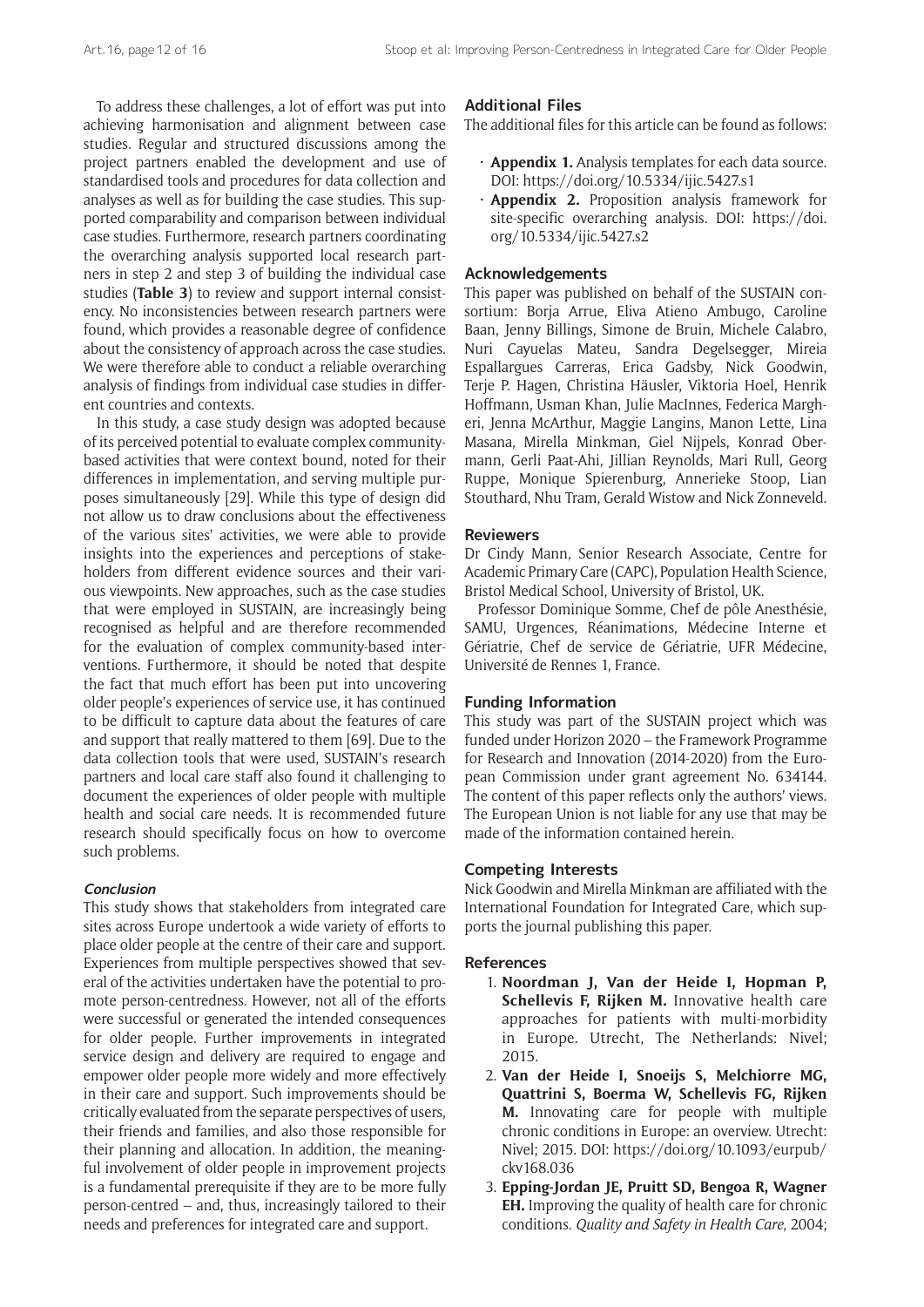13(4): 299–305. DOI: [https://doi.org/10.1136/](https://doi.org/10.1136/qshc.2004.010744) [qshc.2004.010744](https://doi.org/10.1136/qshc.2004.010744)

- 4. **Raleigh V, Bardsley M, Smith P, Wistow G, Wittenberg R, Erens B, Mays N.** Integrated care and support pioneers: indicators for measuring the quality of integrated care. London, United Kingdom: Policy Innovation Research Unit (PIRU); 2014.
- 5. **Wagner EH, Bennett SM, Austin BT, Greene SM, Schaefer JK, Vonkorff M.** Finding common ground: patient-centeredness and evidence-based chronic illness care. *Journal of Alternative and Complementary Medicine*, 2005; 11: S7–15. DOI: [https://](https://doi.org/10.1089/acm.2005.11.s-7) [doi.org/10.1089/acm.2005.11.s-7](https://doi.org/10.1089/acm.2005.11.s-7)
- 6. **Boult C, Green AF, Boult LB, Pacala JT, Snyder C, Leff B.** Successful models of comprehensive care for older adults with chronic conditions: evidence for the Institute of Medicine's "retooling for an aging America" report. *Journal of the American Geriatric Society*, 2009; 57(12): 2328–2237. DOI: [https://doi.](https://doi.org/10.1111/j.1532-5415.2009.02571.x) [org/10.1111/j.1532-5415.2009.02571.x](https://doi.org/10.1111/j.1532-5415.2009.02571.x)
- 7. **De Bruin SR, Stoop A, Billings J, Leichsenring K, Ruppe G, Tram N, Barbaglia MG, Ambugo EA, Zonneveld N, Paat-Ahi G, Hoffmann H, Khan U, Stein V, Wistow G, Lette M, Jansen APD, Nijpels G, Baan C, on behalf of the SUSTAIN consortium.** The SUSTAIN project: a European study on improving integrated care for older people living at home. *International Journal of Integrated Care*, 2018; 18(1): 6. DOI: <https://doi.org/10.5334/ijic.3090>
- 8. **Kodner DL, Spreeuwenberg C.** Integrated care: meaning, logic, applications, and implications  $-$  a discussion paper. *International Journal of Integrated Care*, 2002; 2(4). DOI: [https://doi.org/10.5334/](https://doi.org/10.5334/ijic.67) [ijic.67](https://doi.org/10.5334/ijic.67)
- 9. **De Bruin SR, Versnel N, Lemmens LC, Molema CC, Schellevis FG, Nijpels G, Baan CA.** Comprehensive care programs for patients with multiple chronic conditions: a systematic literature review. *Health Policy*, 2012; 107(2–3): 108–145. DOI: <https://doi.org/10.1016/j.healthpol.2012.06.006>
- 10. **Hopman P, De Bruin SR, Forjaz MJ, Rodriguez-Blazquez C, Tonnara G, Lemmens LC, Onder G, Baan CA, Rijken M.** Effectiveness of comprehensive care programs for patients with multiple chronic conditions or frailty: a systematic literature review. *Health Policy*, 2016; 120(7): 818–832. DOI: <https://doi.org/10.1016/j.healthpol.2016.04.002>
- 11. **Ferrer L, Goodwin N.** What are the principles that underpin integrated care? *International Journal of Integrated care*, 2014; 14: e037. DOI: [https://doi.](https://doi.org/10.5334/ijic.1884) [org/10.5334/ijic.1884](https://doi.org/10.5334/ijic.1884)
- 12. **Goodwin N, Stein V, Amelung V.** What Is Integrated Care? In: Amelung V, Stein V, Goodwin G, Balicer R, Nolte E, Suter E (eds.), *Handbook Integrated Care*; 2017. Cham: Springer International Publishing. DOI: [https://doi.org/10.1007/978-3-319-56103-5\\_1](https://doi.org/10.1007/978-3-319-56103-5_1)
- 13. **Leplege A, Gzil F, Cammelli M, Lefeve C, Pachoud B, Ville I.** Person-centredness: conceptual and historical perspectives. *Disability and Rehabilitation*, 2007; 29(20–21): 1555–1565. DOI: [https://doi.](https://doi.org/10.1080/09638280701618661) [org/10.1080/09638280701618661](https://doi.org/10.1080/09638280701618661)
- 14. **Bechtel C, Ness DL.** If you build it, will they come? Designing truly patient-centered health care. *Health Affairs*, 2010; 29(5): 914–920. DOI: [https://doi.](https://doi.org/10.1377/hlthaff.2010.0305) [org/10.1377/hlthaff.2010.0305](https://doi.org/10.1377/hlthaff.2010.0305)
- 15. **Mead N, Bower P.** Patient-centredness: a conceptual framework and review of the empirical literature. *Social Science & Medicine*, 2000; 51(7): 1087–1110. DOI: [https://doi.org/10.1016/](https://doi.org/10.1016/S0277-9536(00)00098-8) [S0277-9536\(00\)00098-8](https://doi.org/10.1016/S0277-9536(00)00098-8)
- 16. **Greenfield G, Ignatowicz AM, Belsi A, Pappas Y, Car J, Majeed A, Harris M.** Wake up, wake up! It's me! It's my life!patient narratives on personcenteredness in the integrated care context: a qualitative study. *BMC Health Services Research*, 2014; 14(1): 619. DOI: [https://doi.org/10.1186/](https://doi.org/10.1186/s12913-014-0619-9) [s12913-014-0619-9](https://doi.org/10.1186/s12913-014-0619-9)
- 17. **Institute of Medicine.** Committee on Quality of Health Care in America. Crossing the quality chasm: A new health system for the 21st century. Washington (DC), United States of America: National Academies Press; 2001.
- 18. **Scholl I, Zill JM, Härter M, Dirmaier J.** An Integrative Model of Patient-Centeredness – A Systematic Review and Concept Analysis. *PLOS ONE*, 2014; 9(9): e107828. DOI: [https://doi.org/10.1371/journal.](https://doi.org/10.1371/journal.pone.0107828) [pone.0107828](https://doi.org/10.1371/journal.pone.0107828)
- 19. **Langberg EM, Dyhr L, Davidsen AS.** Development of the concept of patient-centredness – A systematic review. *Patient Education and Counseling*, 2019; 102(7): 1228–1236. DOI: [https://doi.org/10.1016/j.](https://doi.org/10.1016/j.pec.2019.02.023) [pec.2019.02.023](https://doi.org/10.1016/j.pec.2019.02.023)
- 20. **Redding D.** The narrative for person-centred coordinated care. *Journal of Integrated Care*, 2013; 21(6): 315–325. DOI: [https://doi.org/10.1108/](https://doi.org/10.1108/JICA-06-2013-0018) [JICA-06-2013-0018](https://doi.org/10.1108/JICA-06-2013-0018)
- 21. **Stoop A, de Bruin SR, Wistow G, Billings J, Ruppe G, Leichsenring K, Obermann K, Baan CA, Nijpels G.** Exploring improvement plans of fourteen European integrated care sites for older people with complex needs. *Health Policy*, 2019; 123(12): 1135–1154. DOI: [https://doi.org/10.1016/j.](https://doi.org/10.1016/j.healthpol.2019.09.009) [healthpol.2019.09.009](https://doi.org/10.1016/j.healthpol.2019.09.009)
- 22. **Goodwin N.** Towards People-Centred Integrated Care: From Passive Recognition to Active Co-production? *International journal of integrated care*, 2016; 16(2): 15–15. DOI: [https://doi.org/10.5334/](https://doi.org/10.5334/ijic.2492) iiic.2492
- 23. **Riste LK, Coventry PA, Reilly ST, Bower P, Sanders C.** *Enacting person-centredness in integrated care: A qualitative study of practice and perspectives within multidisciplinary groups in the care of older people*, 2018; 21(6): 1066–1074. DOI: <https://doi.org/10.1111/hex.12803>
- 24. **Coulter A, Elwyn G.** What do patients want from high-quality general practice and how do we involve them in improvement? *The British Journal of General Practice*, 2002; 52(Suppl): S22–S26.
- 25. **Weiner SJ, Barnet B, Cheng TL, Daaleman TP.** Processes for Effective Communication in Primary Care. *Annals of Internal*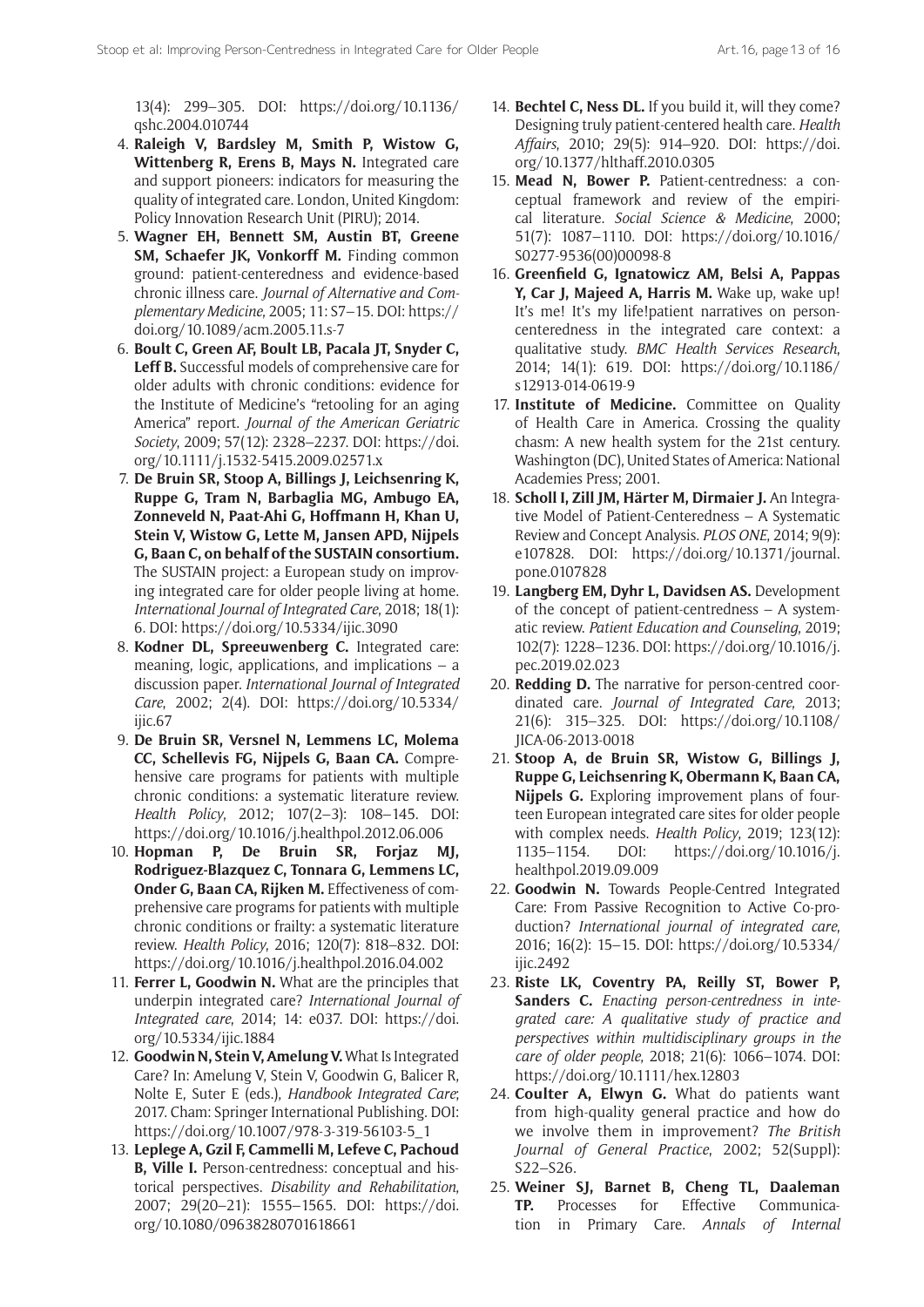*Medicine*, 2005; 142(8): 709–714. DOI: [https://doi.](https://doi.org/10.7326/0003-4819-142-8-200504190-00039) [org/10.7326/0003-4819-142-8-200504190-00039](https://doi.org/10.7326/0003-4819-142-8-200504190-00039)

- 26. **Alharbi TSJ, Carlström E, Ekman I, Jarneborn A, Olsson L-E.** Experiences of person-centred care – patients' perceptions: qualitative study. *BMC Nursing*, 2014; 13(1): 28. DOI: [https://doi.](https://doi.org/10.1186/1472-6955-13-28) [org/10.1186/1472-6955-13-28](https://doi.org/10.1186/1472-6955-13-28)
- 27. **Wolf A, Moore L, Lydahl D, Naldemirci Ö, Elam M, Britten N.** The realities of partnership in person-centred care: a qualitative interview study with patients and professionals. *BMJ Open*, 2017; 7(7): e016491. DOI: [https://doi.org/10.1136/](https://doi.org/10.1136/bmjopen-2017-016491) [bmjopen-2017-016491](https://doi.org/10.1136/bmjopen-2017-016491)
- 28. **Sidani S, van Soeren M, Hurlock-Chorostecki C, Reeves S, Fox M, Collins L.** European Journal for Person Centered Healthcare. *Health professionals' and patients' perceptions of patient-centered care: a comparison*, 2016; 4(4): 641–649.
- 29. **Yin RK.** Case study research: design and methods. Sage Publications Inc; 2013.
- 30. **Gustafsson J.** Single case studies vs. multiple case studies: a comparative study. Halmstad, Sweden: Academy of Business, Engineering and Science, Halmstad University; 2017.
- 31. **Giacomini MK, Cook DJ.** Users' guides to the medical literature: XXIII. Qualitative research in health care A. *Are the results of the study valid? JAMA*, 2000; 284(3): 357–362. DOI: [https://doi.](https://doi.org/10.1001/jama.284.3.357) [org/10.1001/jama.284.3.357](https://doi.org/10.1001/jama.284.3.357)
- 32. **Ambugo E, Hoel V, Hagen T.** Sustainable tailored integrated care for older people in Europe (SUS-TAIN-project): lessons learned from improving integrated care in Norway. Oslo, Norway: University of Oslo; 2018.
- 33. **Billings J, Gadsby E, MacInnes J.** Sustainable tailored integrated care for older people in Europe (SUSTAIN-project): lessons learned from improving integrated care in the United Kingdom. Canterbury, United Kingdom: University of Kent; 2018.
- 34. **De Bruin SR, Lemmens L, Baan CA, Stoop A, Lette M, Boorsma M, Nijpels G, Zonneveld N, Stouthard L, Spierenburg M, MInkman M.** Sustainable tailored integrated care for older people in Europe (SUSTAIN-project): lessons learned from improving integrated care in the Netherlands. Bilthoven/Amsterdam/Utrecht, The Netherlands: National Institute for Public Health and the Environment (RIVM), VU University Medical Center, Vilans; 2018.
- 35. **Häusler C, Ruppe G.** Sustainable tailored integrated care for older people in Europe (SUSTAINproject): lessons learned from improving integrated care in Austria. Vienna, Austria: Austrian Interdisciplinary Platform on Ageing/OEPIA; 2018.
- 36. **Hoffmann H, Kamann D, Drews J, Claußen J.** Sustainable tailored integrated care for older people in Europe (SUSTAIN-project): lessons learned from improving integrated care in Germany. Hamburg, Germany: Stiftung Gesundheit Fördergemeinschaft e.V., KV RegioMed Zentrum Templin, Pflegewerk Berlin; 2018.
- 37. **Reynolds J, Masana L, Cayuelas Mateu N, Espallargues Carreras M.** Sustainable tailored integrated care for older people in Europe (SUSTAINproject): lessons learned from improving integrated care in Catalonia (Spain). Barcelona, Spain: Agency for Health Quality and Assessment of Catalonia (AQuAS); 2018.
- 38. **Rull M, Tambaum T, Vainre M, Paat Ahi G.** Sustainable tailored integrated care for older people in Europe (SUSTAIN project): lessons learned from improving integrated care in Estonia. Tallinn, Estonia: Praxis Centre for Policy Studies Foundation; 2018.
- 39. **Baxter P, Jack S.** Qualitative case study methodology: Study design and implementation for novice researchers. *The qualitative report*, 2008; 13(4): 544–559.
- 40. **Sugavanam T, Fosh B, Close J, Byng R, Horrell J, Lloyd H.** Codesigning a Measure of Person-Centred Coordinated Care to Capture the Experience of the Patient: The Development of the P3CEQ. *Journal of patient experience*, 2018; 5(3): 201–211. DOI: [https://doi.org/10.1177/23743735177](https://doi.org/10.1177/2374373517748642) [48642](https://doi.org/10.1177/2374373517748642)
- 41. **Claassens L, Terwee CB, Deeg DJH, Broese van Groenou MI, Widdershoven GAM, Huisman M.** Development and validation of a questionnaire assessing the perceived control in health care among older adults with care needs in the Netherlands. *Quality of Life Research*, 2016; 25(4): 859–870. DOI: <https://doi.org/10.1007/s11136-015-1124-2>
- 42. **Anderson N, West MA.** Team Climate Inventory: manual and user's guide. Windsor, United Kingdom: NFER-Nelson; 1994.
- 43. **Kivimaki M, Elovainio M.** A short version of the Team Climate Inventory: development and psychometric properties. *Journal of occupational and organizational psychology*, 1999; 72(2): 241–246. DOI: [https://doi.](https://doi.org/10.1348/096317999166644) [org/10.1348/096317999166644](https://doi.org/10.1348/096317999166644)
- 44. **Gale NK, Heath G, Cameron E, Rashid S, Redwood S.** Using the framework method for the analysis of qualitative data in multi-disciplinary health research. *BMC Medical Research Methodology*, 2013; 13. DOI: [https://doi.](https://doi.org/10.1186/1471-2288-13-117) [org/10.1186/1471-2288-13-117](https://doi.org/10.1186/1471-2288-13-117)
- 45. **Santana MJ, Manalili K, Jolley RJ, Zelinsky S, Quan H, Lu M.** How to practice person-centred care: A conceptual framework. *Health Expectations*, 2018; 21(2): 429–440. DOI: [https://doi.org/10.1111/](https://doi.org/10.1111/hex.12640) [hex.12640](https://doi.org/10.1111/hex.12640)
- 46. **American Geriatrics Society Expert Panel on Person-Centered Care.** *Person-Centered Care: A Definition and Essential Elements*, 2016; 64(1): 15–18. DOI:<https://doi.org/10.1111/jgs.13866>
- 47. **Van der Heide I, Snoeijs S, Quattrini S, Struckmann V, Hujala A, Schellevis F, Rijken M.**  Patient-centeredness of integrated care programs for people with multimorbidity. Results from the European ICARE4EU project. *Health Policy*, 2018; 122(1): 36–43. DOI: [https://doi.org/10.1016/j.](https://doi.org/10.1016/j.healthpol.2017.10.005) [healthpol.2017.10.005](https://doi.org/10.1016/j.healthpol.2017.10.005)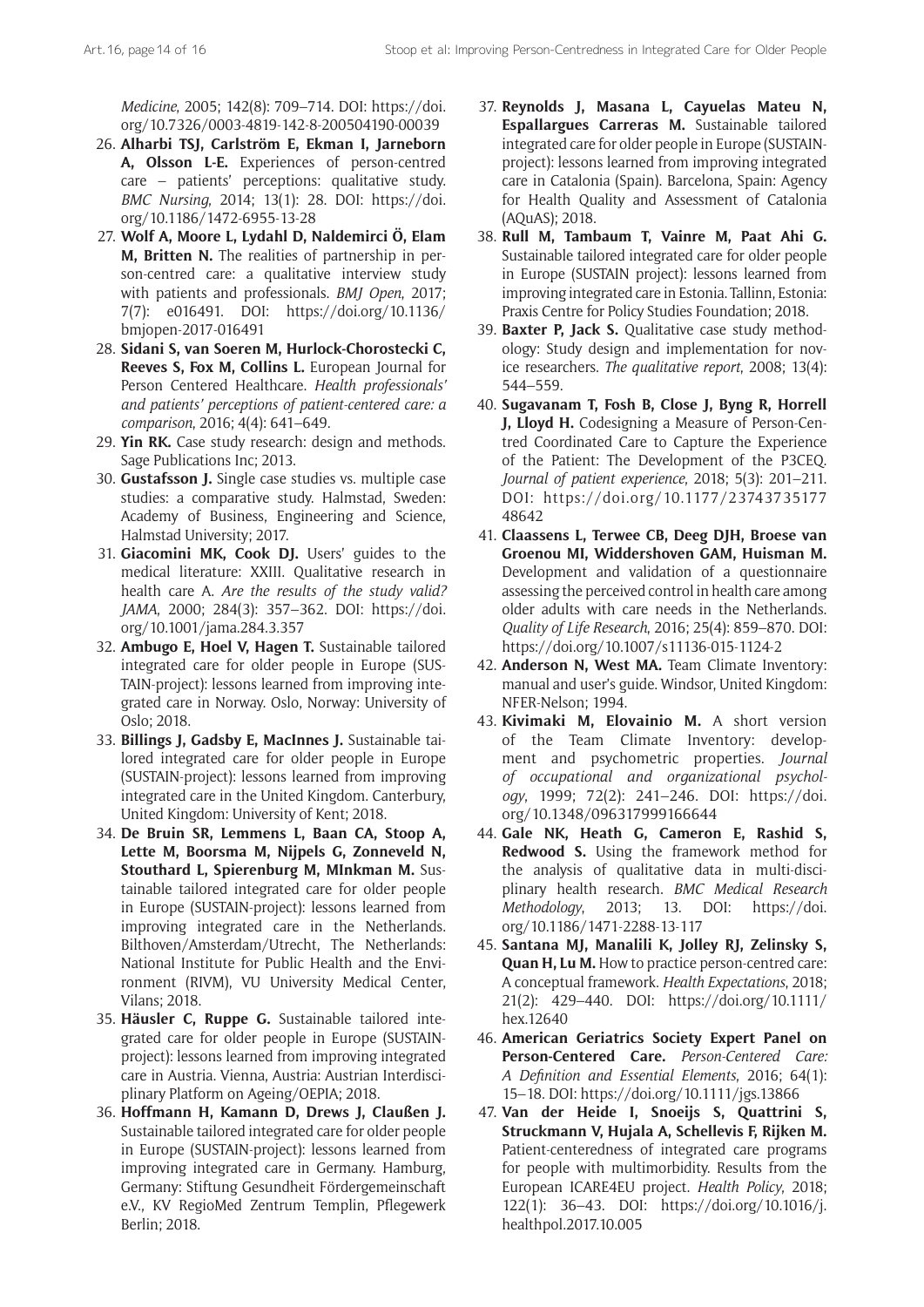- 48. **McCance T, McCormack B, Dewing J.** An exploration of person-centredness in practice. *Online Journal of Issues in Nursing*, 2011; 16(2). DOI: <https://doi.org/10.1002/9781444390506>
- 49. **De Bruin S, Stoop A, Baan C, Nijpels G, Billings J.** Sustainable tailored integrated care for older people in Europe (SUSTAIN-project): Lessons learned from improving integrated care in Europe. Bilthoven/Amsterdam, The Netherlands, Canterbury, United Kingdom: National Institute for Public Health and the Environment (RIVM)/VU University Medical Center/University of Kent; 2018.
- 50. **Tattersall R.** The expert patient: a new approach to chronic disease management for the twenty-first century. *Clinical Medicine*, 2002; 2(3): 227. DOI: <https://doi.org/10.7861/clinmedicine.2-3-227>
- 51. **Vanier M, Therriault P, Lebel P, Nolin F, Lefebvre H, Brault I, Drouin E, Fernandez N, Interfaculty Operational Committee.** Innovating in teaching collaborative practice with a large student cohort at Université de Montréal. *Journal of Allied Health*, 2013; 42(4): 97e–106e.
- 52. **Hower KI, Vennedey V, Hillen HA, Kuntz L, Stock S, Pfaff H, Ansmann L.** Implementation of patientcentred care: which organisational determinants matter from decision maker's perspective? Results from a qualitative interview study across various health and social care organisations. *BMJ Open*, 2019; 9(4): e027591. DOI: [https://doi.org/10.1136/](https://doi.org/10.1136/bmjopen-2018-027591) [bmjopen-2018-027591](https://doi.org/10.1136/bmjopen-2018-027591)
- 53. **Légaré F, Ratté S, Gravel K, Graham ID.** Barriers and facilitators to implementing shared decisionmaking in clinical practice: update of a systematic review of health professionals' perceptions. *Patient education and counseling*, 2008; 73(3): 526–535. DOI:<https://doi.org/10.1016/j.pec.2008.07.018>
- 54. **Fisher KA, Tan ASL, Matlock DD, Saver B, Mazor KM, Pieterse AH.** Keeping the patient in the center: Common challenges in the practice of shared decision making. *Patient Education and Counseling*, 2018; 101(12): 2195–2201. DOI: [https://doi.](https://doi.org/10.1016/j.pec.2018.08.007) [org/10.1016/j.pec.2018.08.007](https://doi.org/10.1016/j.pec.2018.08.007)
- 55. **Belcher VN, Fried TR, Agostini JV, Tinetti ME.** Views of older adults on patient participation in medication-related decision making. *Journal of General Internal Medicine*, 2006; 21(4): 298–303. DOI: <https://doi.org/10.1111/j.1525-1497.2006.00329.x>
- 56. **Levinson W, Kao A, Kuby A, Thisted RA.** Not all patients want to participate in decision making: A national study of public preferences. *Journal of General Internal Medicine*, 2005; 20(6): 531–535. DOI: [https://doi.](https://doi.org/10.1111/j.1525-1497.2005.04101.x) [org/10.1111/j.1525-1497.2005.04101.x](https://doi.org/10.1111/j.1525-1497.2005.04101.x)
- 57. **Fazio S, Pace D, Flinner J, Kallmyer B.** The Fundamentals of Person-Centered Care for Individuals With Dementia. *The Gerontologist*, 2018; 58(suppl\_1): S10–S19. DOI: [https://doi.org/10.1093/geront/](https://doi.org/10.1093/geront/gnx122) [gnx122](https://doi.org/10.1093/geront/gnx122)
- 58. **Bynum JPW, Barre L, Reed C, Passow H.** Participation of very old adults in health

care decisions. *Medical decision making*, 2014; 34(2): 216–230. DOI: [https://doi.](https://doi.org/10.1177/0272989X13508008) [org/10.1177/0272989X13508008](https://doi.org/10.1177/0272989X13508008)

- 59. **Dunning A.** Information, advice and advocacy for older people: defining and developing services. York, United Kingdom: Joseph Rowntree Foundation; 2005.
- 60. **Holroyd-Leduc J, Resin J, Ashley L, Barwich D, Elliott J, Huras P, Légaré F, Mahoney M, Maybee A, McNeil H, Pullman D, Sawatzky R, Stolee P, Muscedere J.** Giving voice to older adults living with frailty and their family caregivers: engagement of older adults living with frailty in research, health care decision making, and in health policy. *Research Involvement and Engagement*, 2016; 2(1): 23. DOI: [https://doi.org/10.1186/](https://doi.org/10.1186/s40900-016-0038-7) [s40900-016-0038-7](https://doi.org/10.1186/s40900-016-0038-7)
- 61. **De Haes H.** Dilemmas in patient centeredness and shared decision making: A case for vulnerability. *Patient Education and Counseling*, 2006; 62(3): 291–298. DOI: [https://doi.org/10.1016/j.](https://doi.org/10.1016/j.pec.2006.06.012) [pec.2006.06.012](https://doi.org/10.1016/j.pec.2006.06.012)
- 62. **Bamm EL, Rosenbaum P, Wilkins S, Stratford P, Mahlberg N.** Exploring Client-Centered Care Experiences in In-Patient Rehabilitation Settings. *Global Qualitative Nursing Research*, 2015; 2: 2333393615582036. DOI: <https://doi.org/10.1177/2333393615582036>
- 63. **McCance T, Slater P, McCormack B.** Using the caring dimensions inventory as an indicator of person-centred nursing. *Journal of Clinical Nursing*, 2009; 18(3): 409–417. DOI: [https://doi.](https://doi.org/10.1111/j.1365-2702.2008.02466.x) [org/10.1111/j.1365-2702.2008.02466.x](https://doi.org/10.1111/j.1365-2702.2008.02466.x)
- 64. **Gustavsson S.** Patient involvement in quality improvement (Dissertation). Gothenburg, Sweden: Chalmers University of Technology; 2016.
- 65. **Craig GM.** Involving users in developing health services. *BMJ*, 2008; 336(7639): 286–87. DOI: <https://doi.org/10.1136/bmj.39462.598750.80>
- 66. **Fudge N, Wolfe CDA, McKevitt C.** Assessing the promise of user involvement in health service development: ethnographic study. *BMJ*, 2008; 336(7639): 313–317. DOI: [https://doi.org/10.](https://doi.org/10.1136/bmj.39456.552257.BE) [1136/bmj.39456.552257.BE](https://doi.org/10.1136/bmj.39456.552257.BE)
- 67. **Armstrong N, Herbert G, Aveling EL, Dixon**‐**Woods M, Martin G.** Optimizing patient involvement in quality improvement. *Health Expectations*, 2013; 16(3): e36–e47. DOI: [https://doi.](https://doi.org/10.1111/hex.12039) [org/10.1111/hex.12039](https://doi.org/10.1111/hex.12039)
- 68. **Boivin A, Lehoux P, Lacombe R, Burgers J, Grol R.** Involving patients in setting priorities for healthcare improvement: a cluster randomized trial. *Implementation Science*, 2014; 9(1): 24. DOI: [https://doi.](https://doi.org/10.1186/1748-5908-9-24) [org/10.1186/1748-5908-9-24](https://doi.org/10.1186/1748-5908-9-24)
- 69. **Rijken M, Lette M, Baan CA, De Bruin SR.** Assigning a Prominent Role to "The Patient Experience" in Assessing the Quality of Integrated Care for Populations with Multiple Chronic Conditions. *International Journal of Integrated Care*, 2019; 19(3). DOI: <https://doi.org/10.5334/ijic.4656>